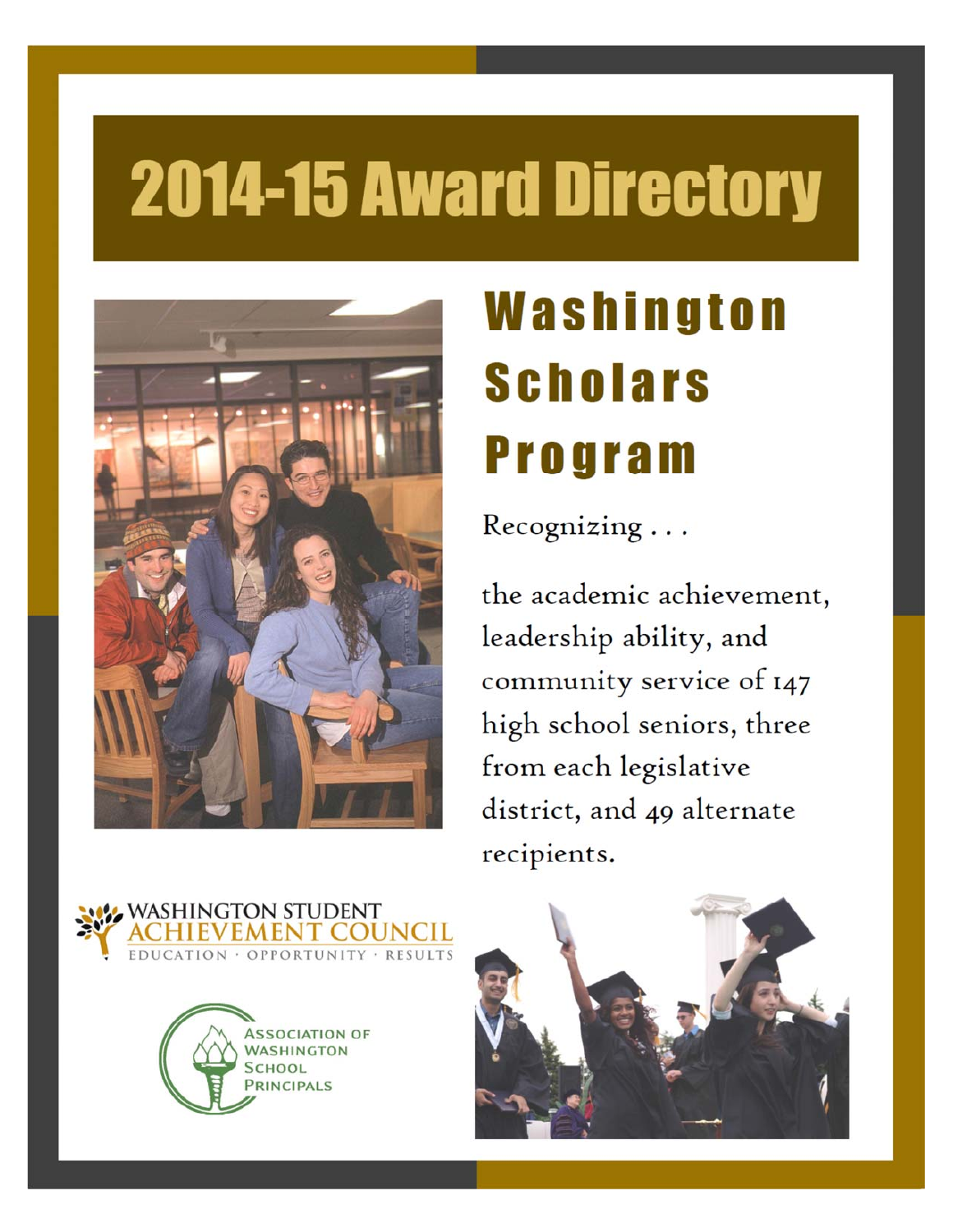#### **Washington Scholars Program**

Washington Student Achievement Council 917 Lakeridge Way SW P.O. Box 43430 Olympia, WA 98504-3430

Phone: 360-753-7843 Fax: 360-704-6243 www.wsac.wa.gov and http://readysetgrad.org

Cover photos courtesy of Edmonds Community College and the University of Washington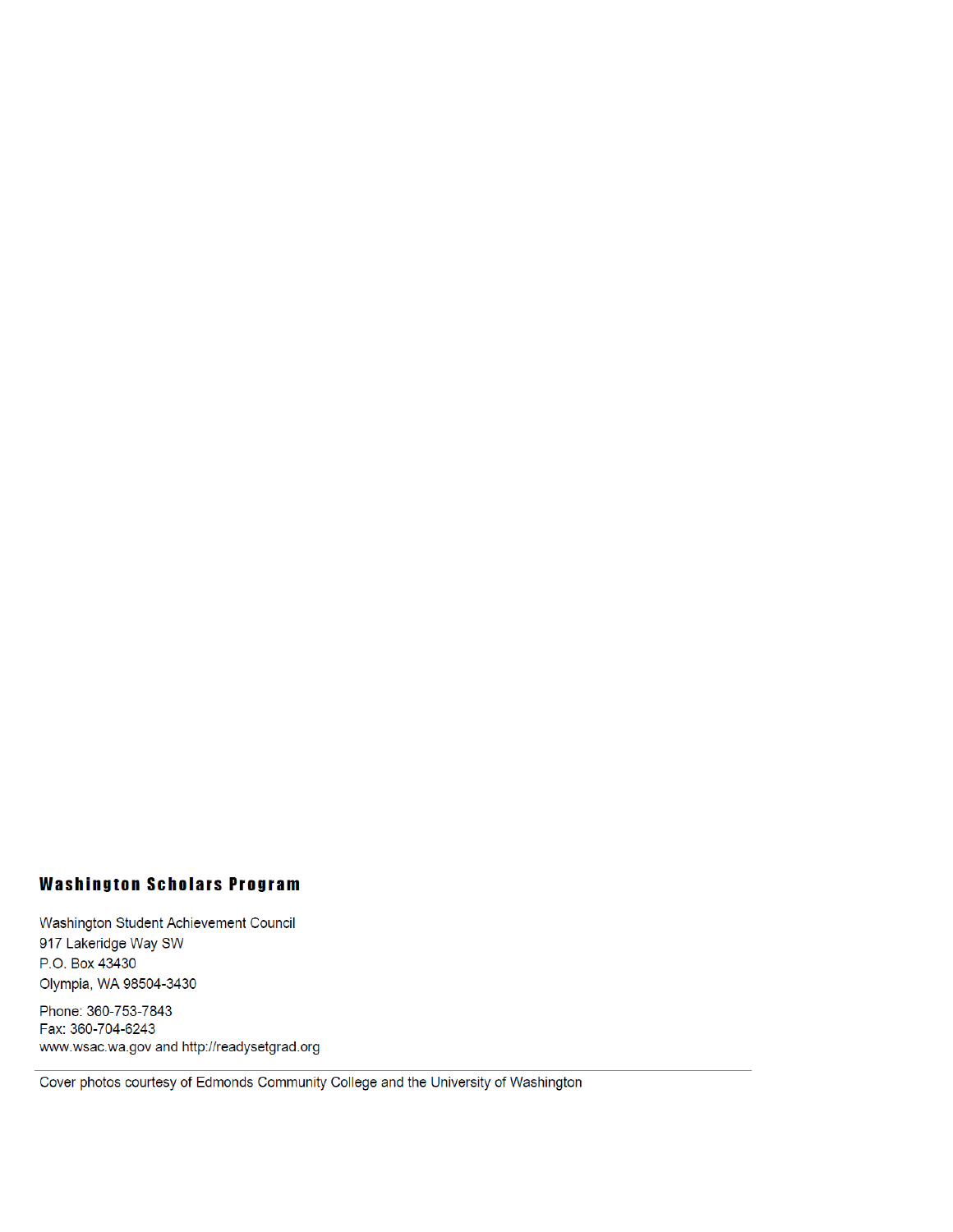#### *Washington Scholars Program of 2014-15 Table of Contents*

| I.  |                                                                                                   |  |  |  |
|-----|---------------------------------------------------------------------------------------------------|--|--|--|
| Ш.  |                                                                                                   |  |  |  |
| Ш.  | Washington Scholars by Legislative District                                                       |  |  |  |
| IV. |                                                                                                   |  |  |  |
| V.  | Washington Scholar Alternates by Legislative District                                             |  |  |  |
| VI. | Washington Scholars and Alternates, Alpha by School<br>"Seattle Christian" through "Shorecrest"38 |  |  |  |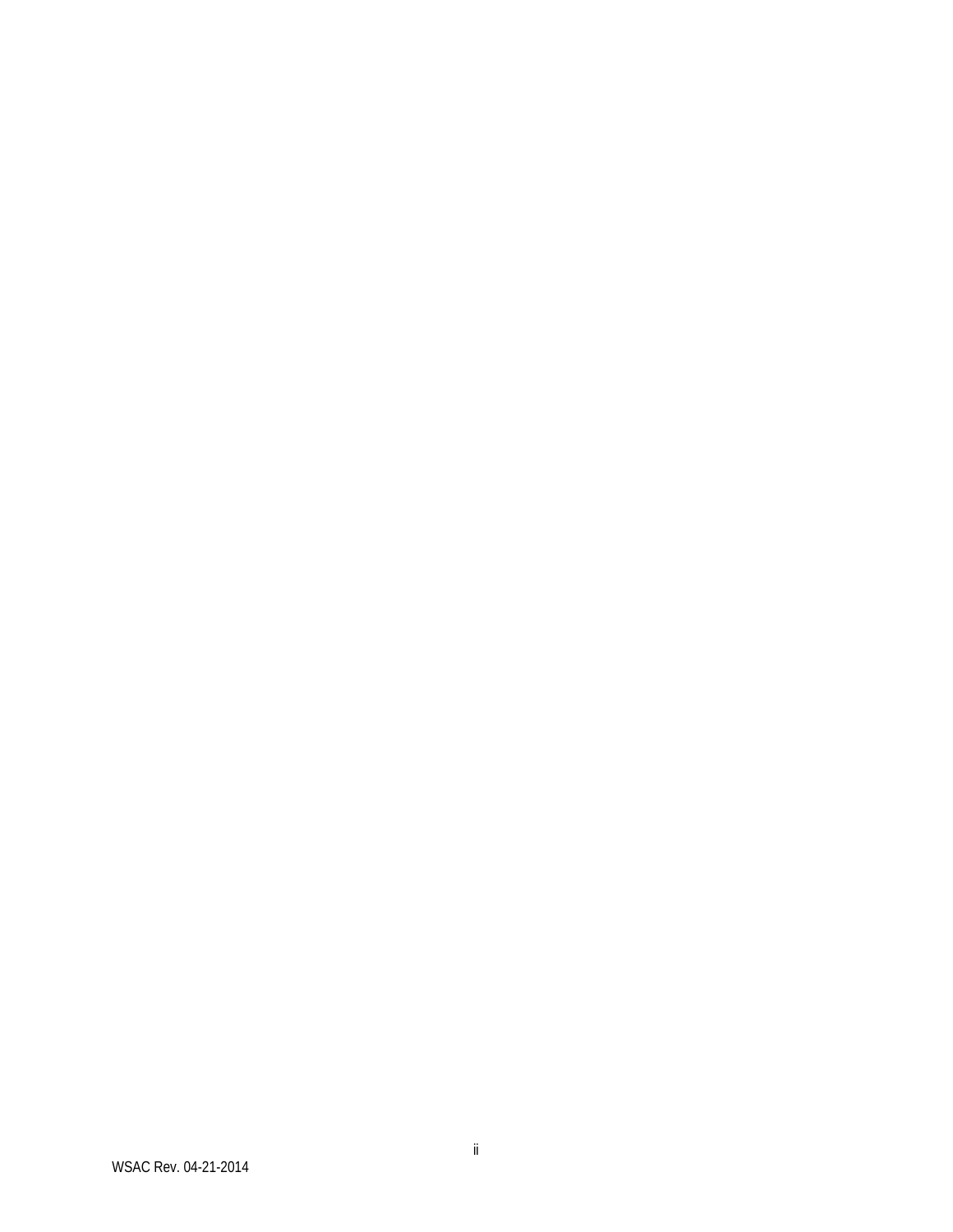#### *The Washington Scholars Program*

The 1981 Legislature enacted the Washington Scholars program to honor the accomplishments of three high school seniors, plus one alternate, from each of the state's 49 legislative districts. Today, the Washington Student Achievement Council administers the program, in cooperation with the Washington Association of Secondary School Principals.

The Washington Scholars award represents the highest academic honor conferred to high school students graduating in the state of Washington. Recognition as a Washington Scholar includes no monetary scholarship benefit at this time.

High school principals nominate the top one percent of their graduating senior classes for Washington Scholars consideration on the basis of academic achievement, leadership, and community service. A 33-member selection committee, comprised of representatives from public and private high schools, state educational agencies, and public and private four-year colleges and universities, then winnows the list.

The three highest-scoring candidates in each legislative district are recognized as Washington Scholars and the fourth-ranked candidate is designated the Washington Scholar Alternate.

The Washington Scholars program provides important recognition for some of our state's most exemplary high school students. We are honored to extend congratulations to the Washington Scholars of 2014 on behalf of the leaders of this state.

This directory lists the 147 Washington Scholars and 49 Washington Scholar Alternates of 2014-15, including their hometowns, high schools, intended fields of study, and legislative districts.

For additional information, contact:

Washington Scholars Program Washington Association of Secondary Washington Student Achievement Council School Principals 917 Lakeridge Way, PO Box 43430 1021 Eighth Avenue SE Olympia, Washington 98504-3430 Olympia, Washington 98501-1500 (360) 753-7843 (360) 357-7951



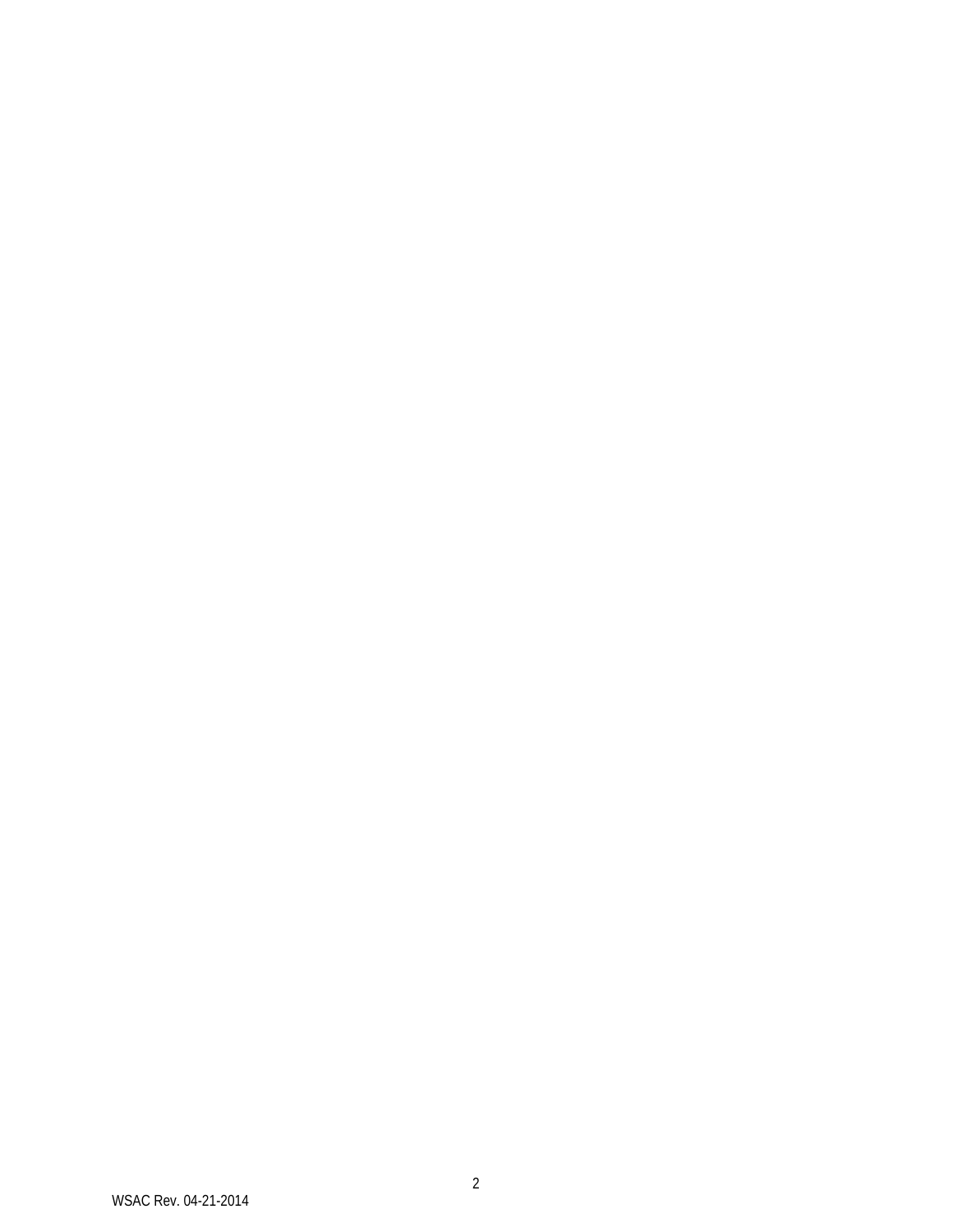# *Washington Scholars of 2014-15*

| Scholar's Name         | Leg.<br>Dist. | Scholar's Name            | Leg.<br>Dist.  | Scholar's Name            | Leg.<br>Dist. |
|------------------------|---------------|---------------------------|----------------|---------------------------|---------------|
| Aaron, Clarissa        | 19            | Hartley, Brennan          | 27             | Pearson, Heather          | 21            |
| Adams, Ryan            | 9             | He, Waverley              | 18             | Peng, Ziwei               | 10            |
| Akker, Cameron         | 45            | Hickman, Kyle             | 39             | Pieper, Hannah            | 39            |
| Allaway, Emily         | 42            | Hiemstra, Alice           | 15             | Poulson, Peter            | 12            |
| Alvestad, Paul         | 26            | Hildahl, Kate             | 46             | Ramanan, Sathvik          | 8             |
| Andre, Alexa           | 12            | Hoyt, David               | 42             | Ramanujan, Vivek          | 30            |
| Anies, Ervin           | 26            | James, Ellie              | 19             | Rasmussen, Marjorie       | 29            |
| Azodi, Navid           | 47            | Jeon, Ahryeong            | 21             | Rassbach, Eleanor         | 16            |
| Baldwin, Abigail       | 23            | Jin, Jenny                | 41             | Redfield, John            | 43            |
| Bartok, Duncan         | 44            | Johnson, Steven           | 35             | Reynolds, Mairead         | 37            |
| Bartrand, Jonah        | 8             | Kane, Sofia               | 22             | Ricketts, Alyssa          | 2             |
| Baunach, Jonathan      | 31            | Kapur, Max                | 46             | Ross, Joshua              | 9             |
| Bentley, Angela        | 24            | Karnati, Samhita          | 45             | Rubin, Sarah              | 40            |
| Blake, Nicole          | 17            | Kehoe, Leanne             | 36             | Ruff, Alexander           | 3             |
| Bofenkamp, Matthew     | 30            | Keyser, Ariana            | 12             | Ryan, Molly               | 6             |
| Bortz, Emma            | 7             | Kim, Donggyun             | $\overline{4}$ | Sachs, Sarah              | 27            |
| Bozorth, Allegra       | 38            | Kindlund, Elisabeth       | 40             | Sayler, Zoe               | 20            |
| Bradley, Madeline      | 24            | Kumar, Devina             | 41             | Scheibmeir, Anna          | 20            |
| Carlson, Ashley        | 5             | Langer, Trenton           | 40             | Schmitt, Hayden           | 31            |
| Carroll, Gabriel       | 25            | Larson, Isabella          | 19             | Shacklett, Brennan        | 22            |
| Carter, Katherine      | 34            | Law, Wing-Sum             | 32             | Sharp, Christian          | 42            |
| Carter, Nicole         | 37            | Lee, Christiana           | 17             | Shiver, Morgan            | 13            |
| Chakravarty, Neil      | 41            | Lewis, Andrea             | 10             | Stauffer, Carly           | 35            |
| Chang, Austin          | 18            | Lewis, Elizabeth          | 28             | Straus, Jacob             | 1             |
| Charlton, Daniel       | 24            | Li, Chenguang             | 8              | Stulberg, Hannah          | 5             |
| Chlipala, Zachary      | 16            | Liu, Jason                | 18             | Sun, Erika                | 1             |
| Chuang, Andrew         | 6             | Lloyd, William            | 22             | Sweet, Erika              | 11            |
| Coblentz, Benton       | 11            | Loan, True                | 23             | Tamayo, Jari David Rozo   | 29            |
| Colvin, Thomas         | 3             | Lober, Sarah              | 43             | Tao, Ernie                | 17            |
| Cooper, Eric           | 46            | Lund, Alex                | 35             | Taylor, Zachary           | 6             |
| Crews, Paul            | 31            | Madill, Caroline          | 7              | Thomson, Benjamin         | 36            |
| Cunetta, Nicholas      | 43            | Mand, Carmen              | 49             | Tsiligkaridis, Athanasios | 14            |
| Cutlip, Caralyn        | 15            | Margraf, Rachel           | 10             | Urke, Lauren              | 49            |
| Davison, Paulina       | 25            | Martin-Chen, Tara         | 37             | Vidales, Julianna         | 49            |
| Decker, Charles        | 32            | Mason, Brandi             | 39             | Vogt, Ryan                | 21            |
| Dolan, Katelyn         | 4             | McGowan, Sloane           | 48             | Wagner, Sophia            | 47            |
| Draney, Kathryn        | 2             | Meade, Benjamin           | 28             | Walker, Courtney          | 33            |
| Edrington, Evan        | 9             | Merrill-Steskal, Gabriel  | 13             | Wang, Alex                | 11            |
| Estacio, Johnathan     | 23            | Miller, Anne              | 13             | Wang, Elaine              | 48            |
| Feltrup, John          | 14            | Miller, Emma              | 25             | Wang, Stuart              | 1             |
| Fogle, Faisal          | 34            | Milligan, Chase           | 7              | Werffeli, Julianna        | 48            |
| Forler, Cassidy        | 2             | Misterek, Madeleine       | 26             | Westenhaver, Collin       | 20            |
| Fuchigami, Hannah      | 33            | Monteith, Kate            | 15             | Wilcoxson, Tanner         | 44            |
| Greenwald, Maximillian | 5             | Moore, Amy                | 34             | Wiley, Christopher        | 16            |
| Guidice, Blake         | 38            | Moore, Olivia             | 29             | Yang, Hannah              | 45            |
| Gwyn, Katherine        | 38            | Nagle-McNaughton, Timothy | 14             | Yen, Tian Qing            | 36            |
| Haines, Clairisse      | 32            | Nimmagadda, Saidutt       | 44             | Youn, Roungseo (Peter)    | 47            |
| Hall, Kaitlyn          | 27            | O'Donnell, Christopher    | 3              | Yuan, David               | 4             |
| Hansen, Blake          | 30            | Pak, Hee Won              | 28             | Zeitler, Sarah            | 33            |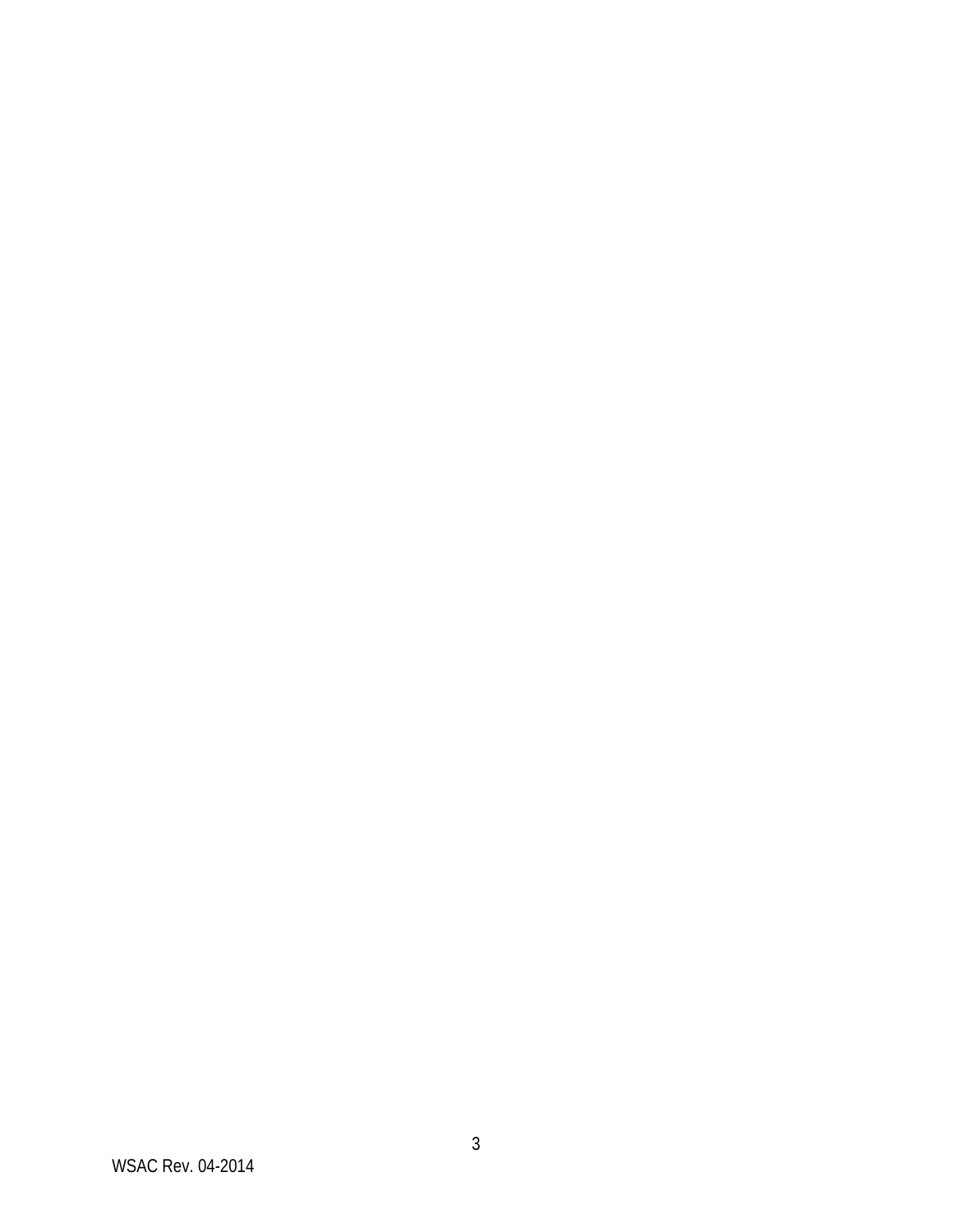| Leg.<br>Dist.  | <b>Scholar's Name &amp; Address</b>   | <b>Field of Study</b>         | <b>High School Attended</b>  |
|----------------|---------------------------------------|-------------------------------|------------------------------|
| $\mathbf{1}$   | Straus, Jacob A.<br>Bothell, WA       | Engineering                   | <b>Bothell High School</b>   |
| $\mathbf{1}$   | Sun, Erika Z.<br>Bothell, WA          | Pre-Medicine                  | Inglemoor High School        |
| $\mathbf{1}$   | Wang, Stuart R.<br>Bothell, WA        | <b>Business</b>               | Inglemoor High School        |
| $\overline{2}$ | Draney, Kathryn M.<br>Puyallup, WA    | English                       | Gov. John Rogers High School |
| $\overline{2}$ | Forler, Cassidy C.<br>Eatonville, WA  | Pre-Medicine                  | Eatonville High School       |
| $\overline{2}$ | Ricketts, Alyssa A.<br>Eatonville, WA | <b>Biomedical Engineering</b> | Eatonville High School       |
| 3              | Colvin, Thomas L.<br>Spokane, WA      | <b>Computer Engineering</b>   | North Central High School    |
| 3              | O'Donnell, Christopher<br>Spokane, WA | Engineering                   | Lewis & Clark High School    |
| 3              | Ruff, Alexander J.<br>Spokane, WA     | English                       | North Central High School    |
| 4              | Dolan, Katelyn E.<br>Liberty Lake, WA | Psychology                    | Central Valley High School   |
| $\overline{4}$ | Kim, Donggyun<br>Liberty Lake, WA     | <b>Electrical Engineering</b> | Central Valley High School   |
| 4              | Yuan, David<br>Liberty Lake, WA       | Finance                       | Central Valley High School   |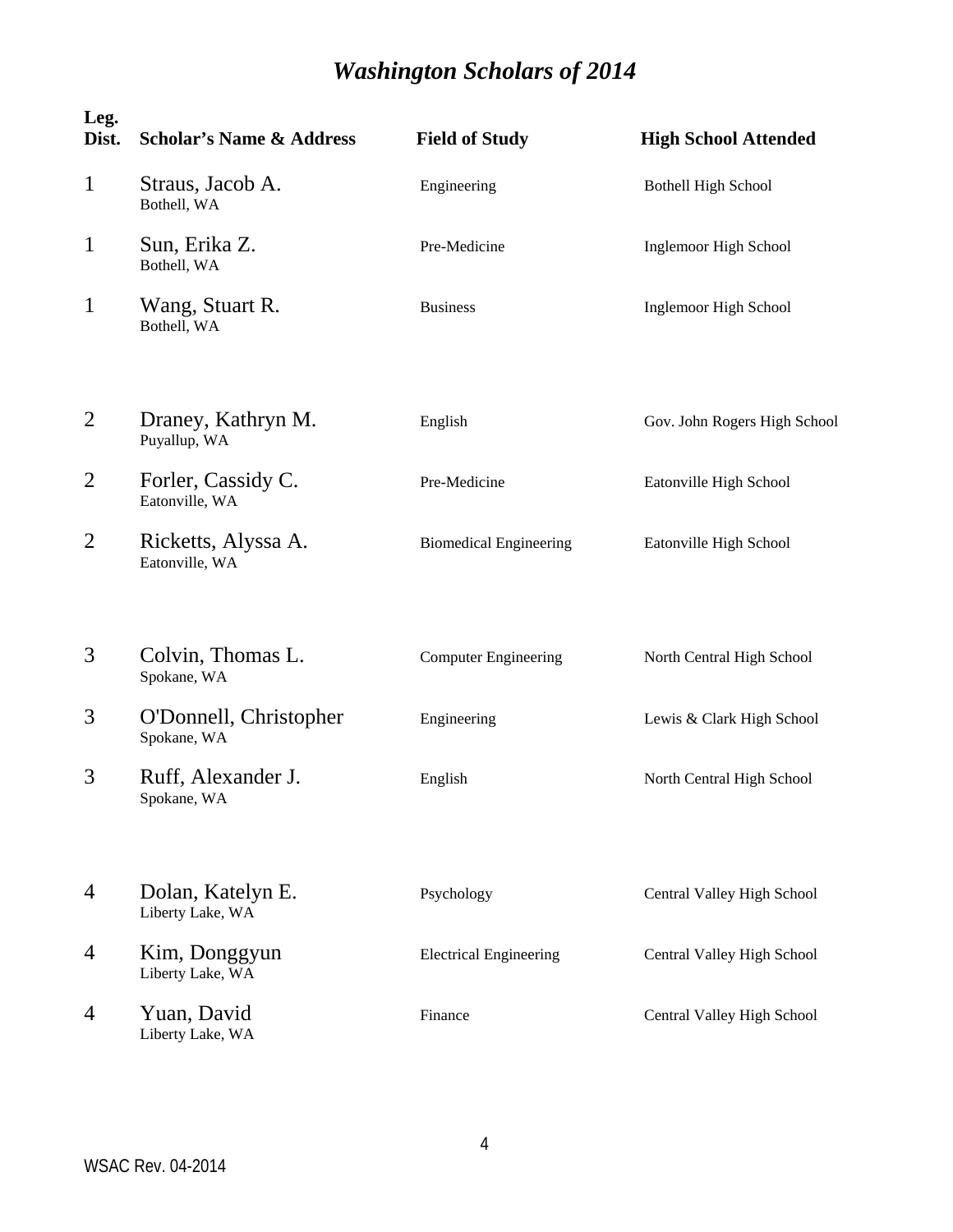| Leg.<br>Dist. | <b>Scholar's Name &amp; Address</b>       | <b>Field of Study</b>            | <b>High School Attended</b> |
|---------------|-------------------------------------------|----------------------------------|-----------------------------|
| 5             | Carlson, Ashley<br>Duvall, WA             | Undecided                        | Cascade High School         |
| 5             | Greenwald, Maximillian S.<br>Issaquah, WA | Undecided                        | Liberty Senior High School  |
| 5             | Stulberg, Hannah R.<br>Issaquah, WA       | <b>Business</b>                  | <b>Issaquah High School</b> |
| 6             | Chuang, Andrew<br>Spokane, WA             | Undecided                        | Ferris High School          |
| 6             | Ryan, Molly G.<br>Medical Lake, WA        | <b>Environmental Engineering</b> | Medical Lake High School    |
| 6             | Taylor, Zachary C.<br>Spokane, WA         | Pre-Medicine                     | Ferris High School          |
| 7             | Bortz, Emma P.<br>Spokane, WA             | <b>Biomedical Engineering</b>    | Mead Senior High School     |
| 7             | Madill, Caroline J.<br>Mead, WA           | Nursing                          | Mount Spokane High School   |
| 7             | Milligan, Chase S.<br>Spokane, WA         | <b>Chemical Engineering</b>      | Mount Spokane High School   |
| 8             | Bartrand, Jonah A.<br>Richland, WA        | Undecided (STEM)                 | Hanford High School         |
| 8             | Li, Chenguang<br>Richland, WA             | <b>Bio-Physics</b>               | Hanford High School         |
| 8             | Ramanan, Sathvik<br>Richland, WA          | <b>Biology</b>                   | Hanford High School         |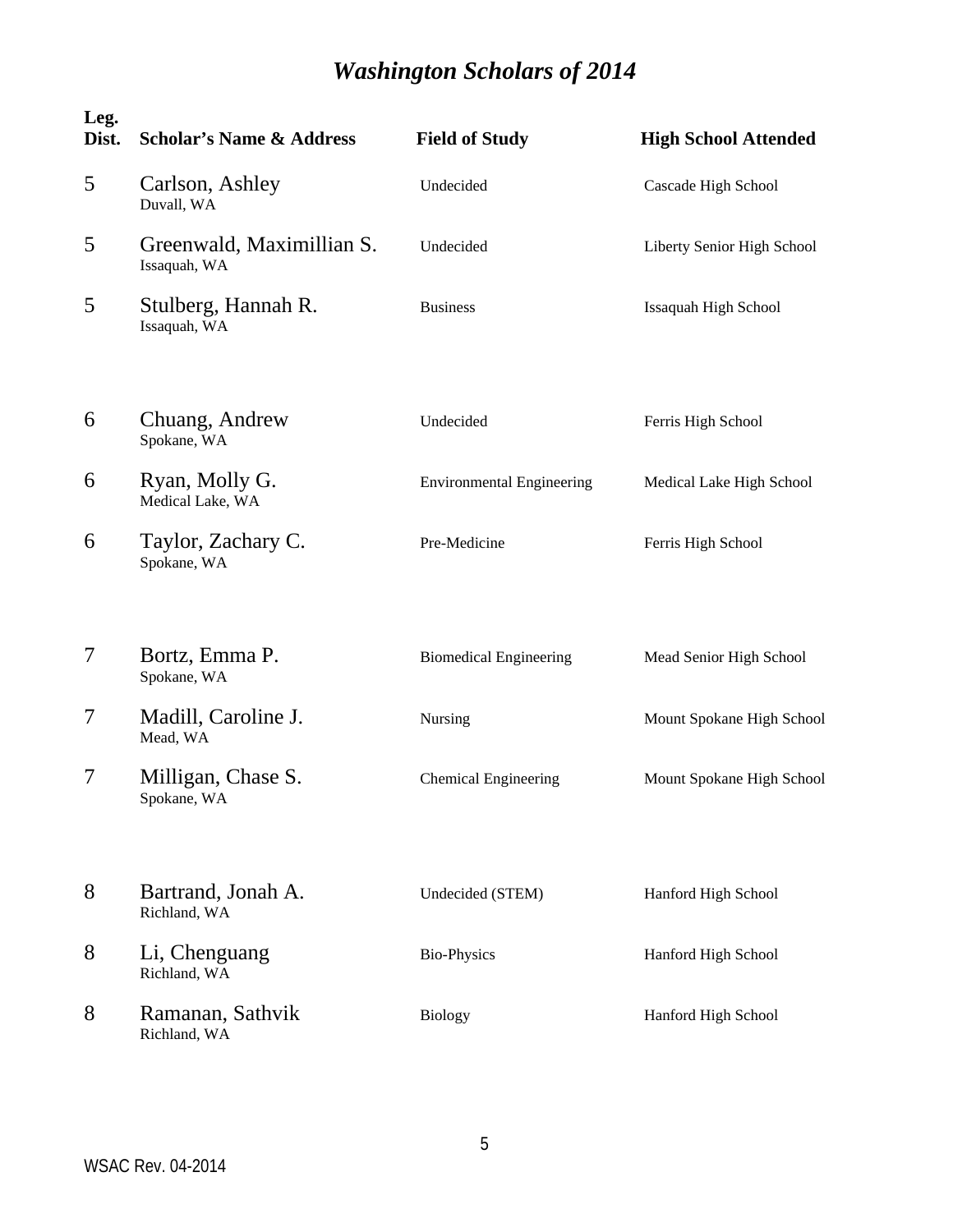| Leg.<br>Dist. | <b>Scholar's Name &amp; Address</b>   | <b>Field of Study</b>                    | <b>High School Attended</b>       |
|---------------|---------------------------------------|------------------------------------------|-----------------------------------|
| 9             | Adams, Ryan<br>Clarkston, WA          | Undecided                                | Charles Francis Adams High School |
| 9             | Edrington, Evan E.<br>Pasco, WA       | <b>Computer Engineering</b>              | Chiawana High School              |
| 9             | Ross, Joshua<br>Greenacres, WA        | Mechanical Engineering                   | Central Valley High School        |
| 10            | Lewis, Andrea M.<br>Mount Vernon, WA  | <b>International Relations</b>           | Stanwood High School              |
| 10            | Margraf, Rachel A.<br>Oak Harbor, WA  | Microbiology &<br>Mechanical Engineering | Oak Harbor High School            |
| 10            | Peng, Ziwei<br>Oak Harbor, WA         | <b>Computer Science</b>                  | Oak Harbor High School            |
| 11            | Coblentz, Benton J.<br>Tukwila, WA    | <b>Political Science</b>                 | Raisbeck Aviation High School     |
| 11            | Sweet, Erika E.<br>Renton, WA         | Mathematics                              | Kentridge High School             |
| 11            | Wang, Alex<br>Renton, WA              | <b>Business</b>                          | Kentridge High School             |
| 12            | Andre, Alexa T.<br>Wenatchee, WA      | Biology & History                        | Wenatchee High School             |
| 12            | Keyser, Ariana Marie<br>Wenatchee, WA | Archaeology                              | Wenatchee High School             |
| 12            | Poulson, Peter D.<br>Wenatchee, WA    | Undecided                                | Wenatchee High School             |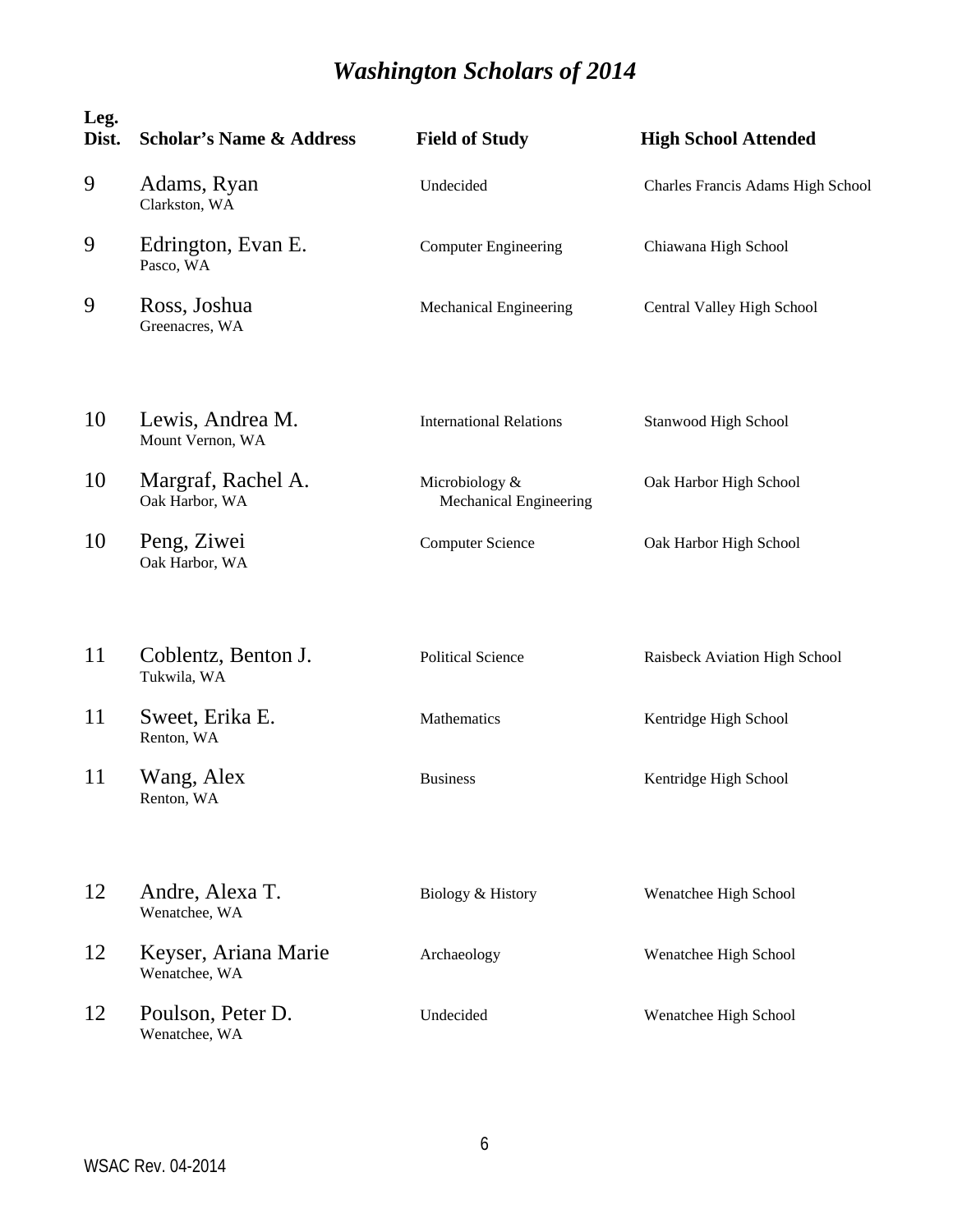| Leg.<br>Dist. | <b>Scholar's Name &amp; Address</b>         | <b>Field of Study</b>         | <b>High School Attended</b> |
|---------------|---------------------------------------------|-------------------------------|-----------------------------|
| 13            | Merrill-Steskal, Gabriel<br>Ellensburg, WA  | Biology & Music               | Ellensburg High School      |
| 13            | Miller, Anne C.<br>Ellensburg, WA           | Nursing                       | Riverside Christian School  |
| 13            | Shiver, Morgan<br>Ellensburg, WA            | English                       | Ellensburg High School      |
| 14            | Feltrup, John P.<br>Yakima, WA              | Undecided                     | Eisenhower High School      |
| 14            | Nagle-McNaughton, Timothy<br>Yakima, WA     | Physics & Astronomy           | Davis High School           |
| 14            | Tsiligkaridis, Athanasios<br>Yakima, WA     | <b>Electrical Engineering</b> | Eisenhower High School      |
| 15            | Cutlip, Caralyn<br>Vantage, WA              | Engineering                   | Ellensburg High School      |
| 15            | Hiemstra, Alice G.<br>Zillah, WA            | Music & Psychology            | Zillah High School          |
| 15            | Monteith, Kate<br>Yakima, WA                | Accounting & Business         | East Valley High School     |
| 16            | Chlipala, Zachary Mathew<br>Walla Walla, WA | Pre-Medicine                  | Walla Walla High School     |
| 16            | Rassbach, Eleanor<br>Walla Walla, WA        | Engineering                   | Walla Walla High School     |
| 16            | Wiley, Christopher J.<br>Prosser, WA        | Civil Engineering             | Prosser High School         |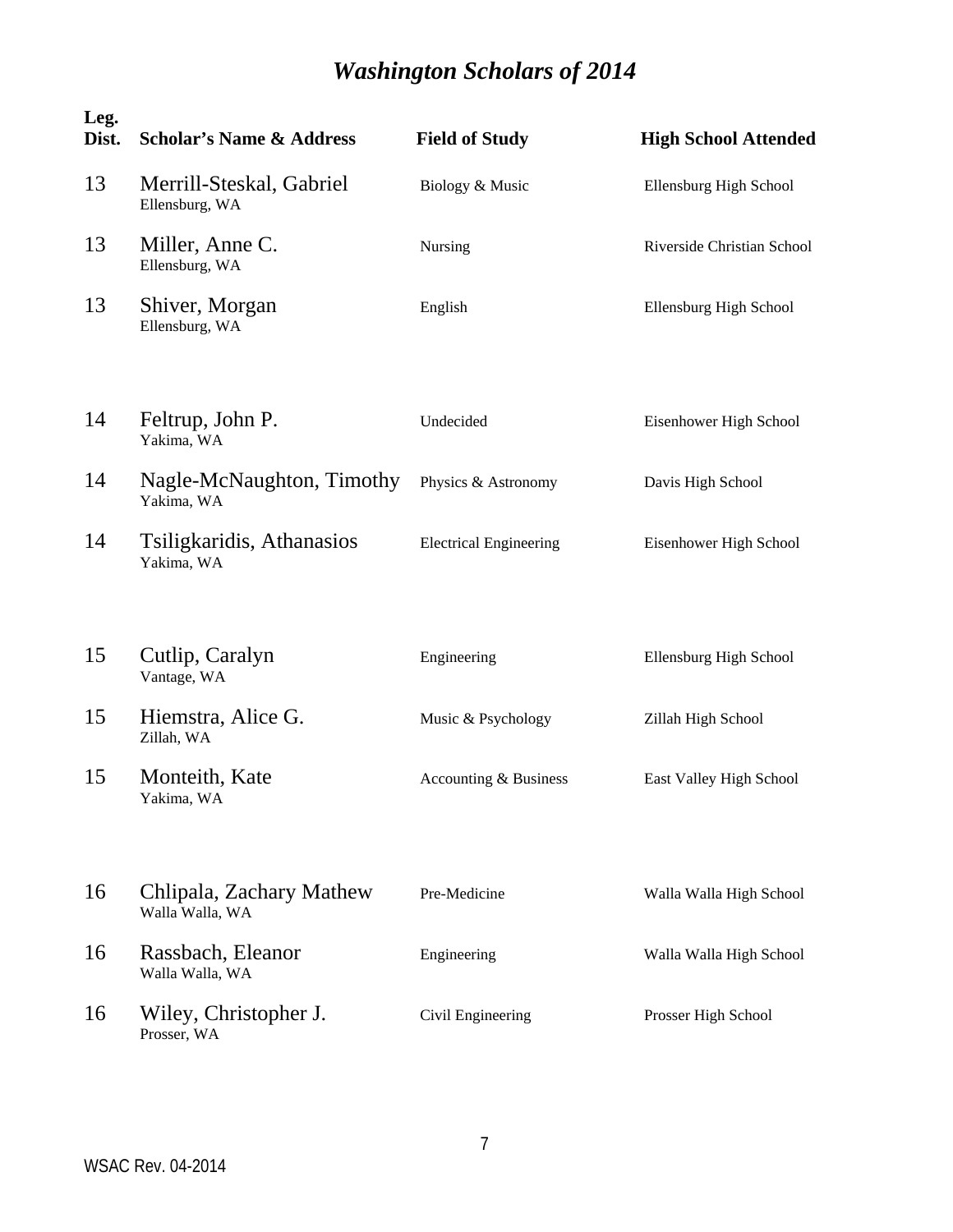| Leg.<br>Dist. | <b>Scholar's Name &amp; Address</b>     | <b>Field of Study</b>         | <b>High School Attended</b> |
|---------------|-----------------------------------------|-------------------------------|-----------------------------|
| 17            | Blake, Nicole M.<br>Vancouver, WA       | Visual & Media Studies        | Union High School           |
| 17            | Lee, Christiana J.<br>Vancouver, WA     | Pre-Law                       | Union High School           |
| 17            | Tao, Ernie<br>Vancouver, WA             | Pre-Medicine                  | Mountain View High School   |
| 18            | Chang, Austin T.<br>Vancouver, WA       | <b>Electrical Engineering</b> | Mountain View High School   |
| 18            | He, Waverley Y.<br>Camas, WA            | Bio-Medicine                  | Mountain View High School   |
| 18            | Liu, Jason<br>Vancouver, WA             | Undecided                     | Mountain View High School   |
| 19            | Aaron, Clarissa E.<br>Kelso, WA         | Communications                | Kelso High School           |
| 19            | James, Ellie I.<br>Kelso, WA            | Bio-Chemistry                 | Kelso High School           |
| 19            | Larson, Isabella A.<br>Longview, WA     | <b>Bio-Chemistry</b>          | Mark Morris High School     |
| 20            | Sayler, Zoe N.<br>Chehalis, WA          | Neuroscience                  | W F West High School        |
| 20            | Scheibmeir, Anna<br>Centralia, WA       | Undecided                     | Centralia High School       |
| 20            | Westenhaver, Collin J.<br>Centralia, WA | Physics                       | Centralia High School       |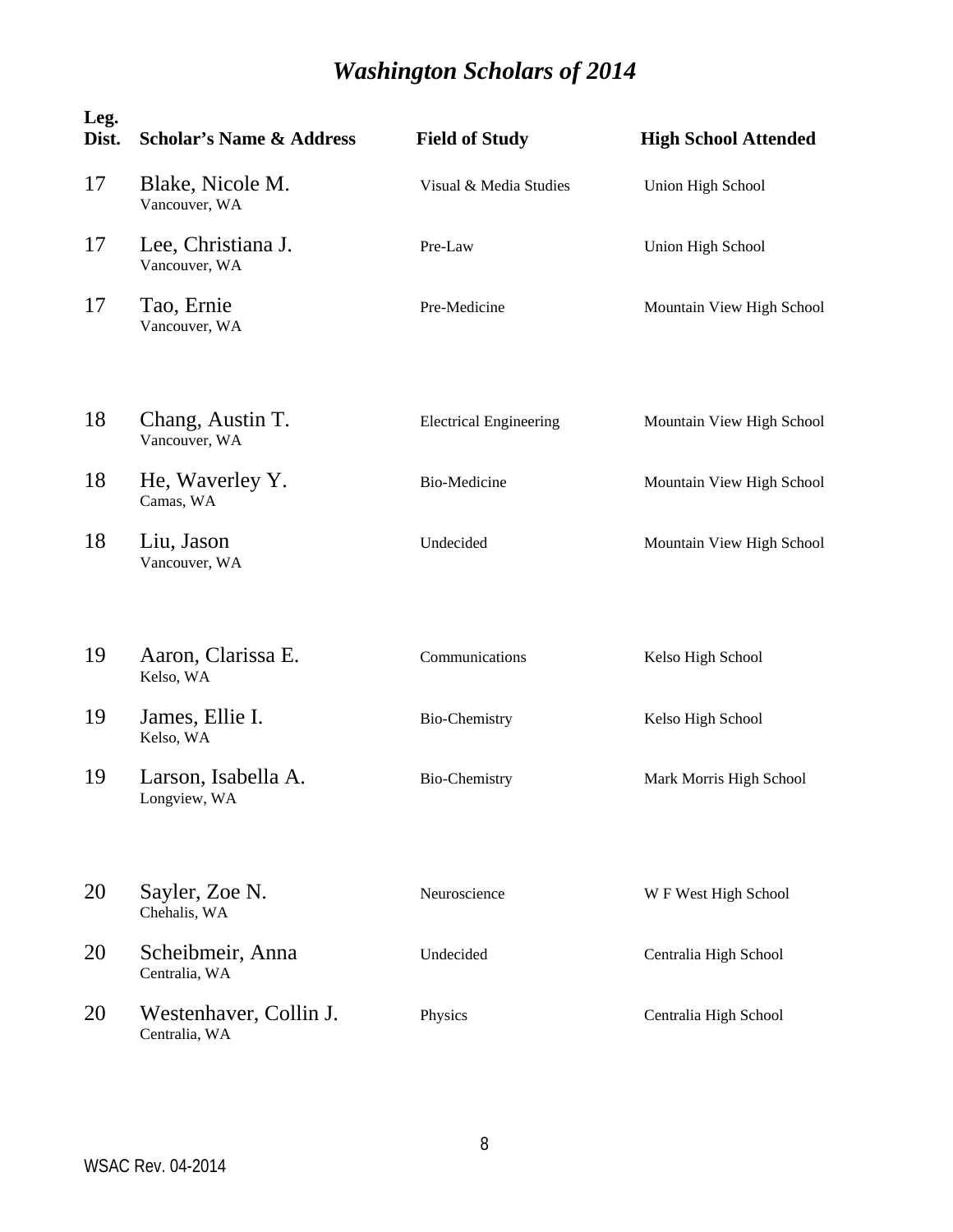| Leg.<br>Dist. | <b>Scholar's Name &amp; Address</b>        | <b>Field of Study</b>      | <b>High School Attended</b> |
|---------------|--------------------------------------------|----------------------------|-----------------------------|
| 21            | Jeon, Ahryeong<br>Mukilteo, WA             | Molecular Biology          | Kamiak High School          |
| 21            | Pearson, Heather<br>Mukilteo, WA           | Undecided                  | Kamiak High School          |
| 21            | Vogt, Ryan<br>Mukilteo, WA                 | Mathematics                | Kamiak High School          |
| 22            | Kane, Sofia M.<br>Olympia, WA              | Archaeology                | Olympia High School         |
| 22            | Lloyd, William Alexander<br>Olympia, WA    | Engineering                | Olympia High School         |
| 22            | Shacklett, Brennan P.<br>Olympia, WA       | <b>Computer Science</b>    | Olympia High School         |
| 23            | Baldwin, Abigail C.<br>Poulsbo, WA         | Bio-Chemistry              | North Kitsap High School    |
| 23            | Estacio, Johnathan Jay R.<br>Bremerton, WA | Engineering                | Olympic High School         |
| 23            | Loan, True S<br>Bremerton, WA              | <b>Computer Science</b>    | Olympic High School         |
| 24            | Bentley, Angela M.<br>Sequim, WA           | Undecided                  | Sequim Senior High School   |
| 24            | Bradley, Madeline R.<br>Port Angeles, WA   | <b>Biological Sciences</b> | Port Angeles High School    |
| 24            | Charlton, Daniel G.<br>Port Townsend, WA   | Undecided                  | Port Townsend High School   |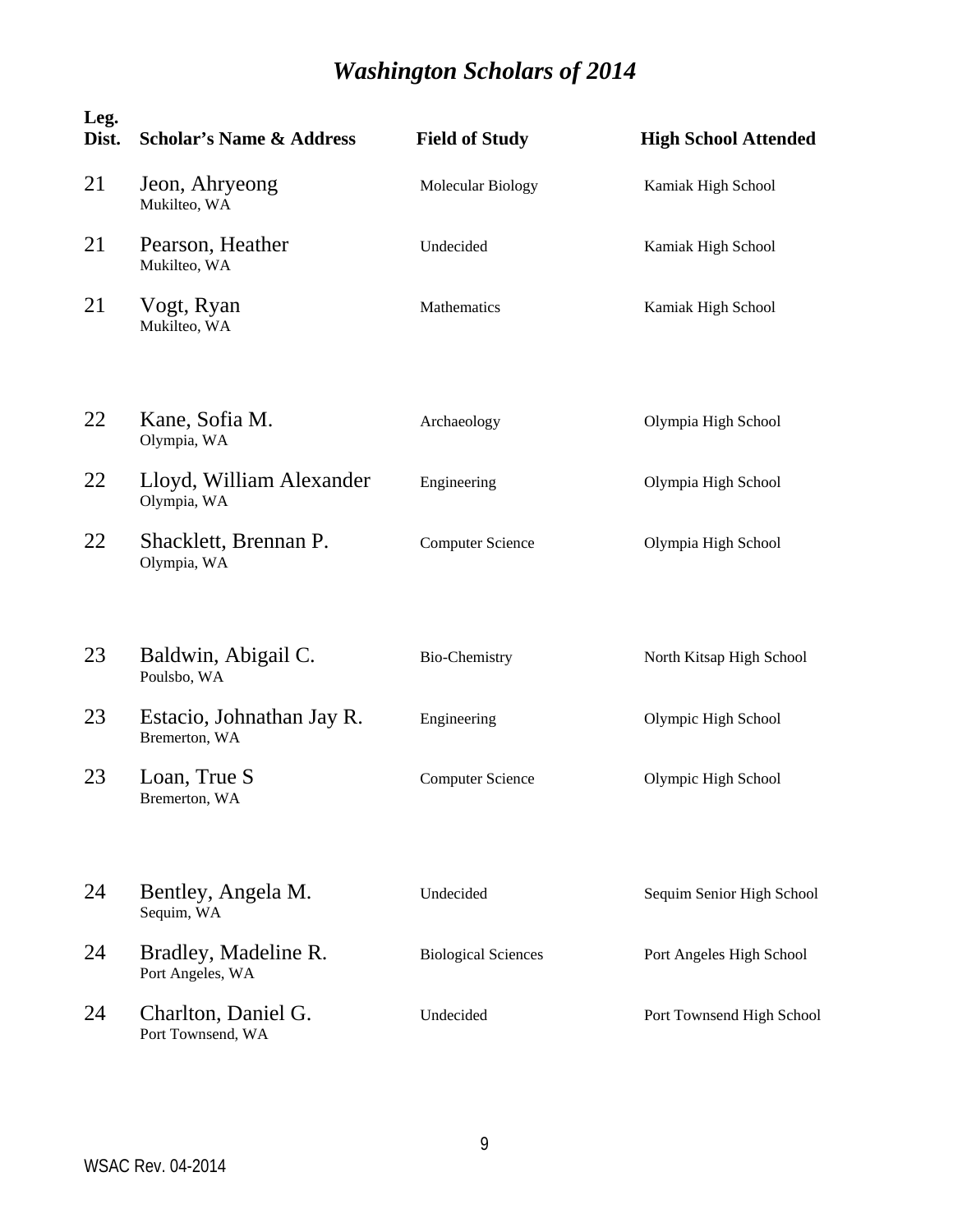| Leg.<br>Dist. | <b>Scholar's Name &amp; Address</b>        | <b>Field of Study</b>       | <b>High School Attended</b>          |
|---------------|--------------------------------------------|-----------------------------|--------------------------------------|
| 25            | Carroll, Gabriel T.<br>Puyallup, WA        | <b>Computer Science</b>     | Puyallup High School                 |
| 25            | Davison, Paulina L.<br>Puyallup, WA        | Engineering                 | Gov John Rogers High School          |
| 25            | Miller, Emma E.<br>Puyallup, WA            | Art & Design                | Puyallup High School                 |
| 26            | Alvestad, Paul C.<br>Gig Harbor, WA        | Engineering                 | Peninsula High School                |
| 26            | Anies, Ervin P.<br>Port Orchard, WA        | <b>Bio-Chemistry</b>        | South Kitsap High School             |
| 26            | Misterek, Madeleine E.<br>Gig Harbor, WA   | Nursing or Physical Therapy | Peninsula High School                |
| 27            | Hall, Kaitlyn<br>Tacoma, WA                | Journalism & Spanish        | Emerald Ridge High School            |
| 27            | Hartley, Brennan<br>Tacoma, WA             | Undecided                   | <b>Bellarmine Preparatory School</b> |
| 27            | Sachs, Sarah H.<br>Tacoma, WA              | Undecided                   | Henry Foss High School               |
| 28            | Lewis, Elizabeth Joy<br>Fircrest, WA       | Engineering                 | Curtis Senior High School            |
| 28            | Meade, Benjamin J.<br>University Place, WA | <b>Biology</b>              | Curtis Senior High School            |
| 28            | Pak, Hee Won<br>Tacoma, WA                 | Molecular Biology           | Curtis Senior High School            |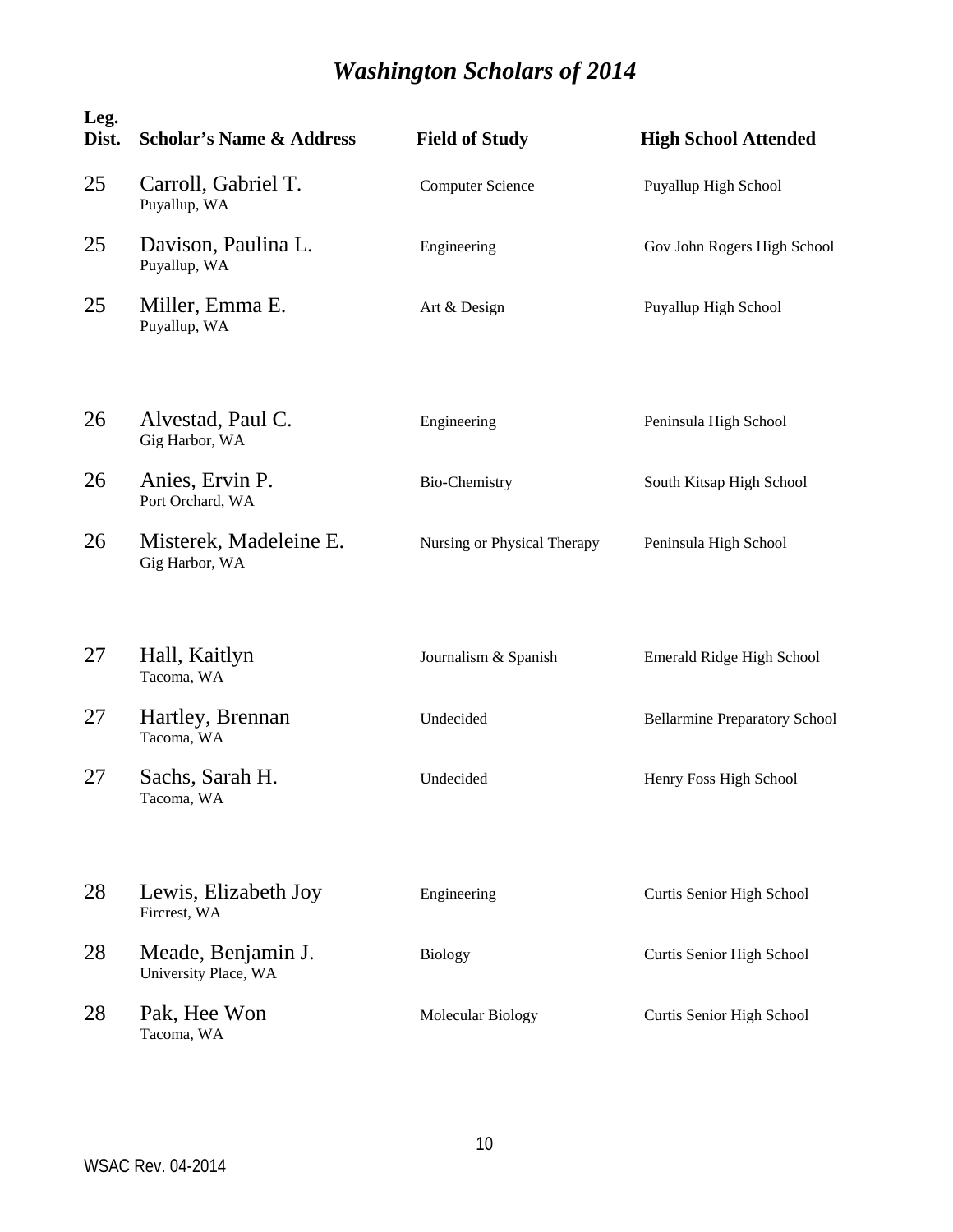| Leg.<br>Dist. | <b>Scholar's Name &amp; Address</b>       | <b>Field of Study</b>         | <b>High School Attended</b>  |
|---------------|-------------------------------------------|-------------------------------|------------------------------|
| 29            | Moore, Olivia E.<br>Tacoma, WA            | Nursing                       | Washington High School       |
| 29            | Rasmussen, Marjorie L.<br>Spanaway, WA    | <b>Biology</b>                | Spanaway Lake High School    |
| 29            | Tamayo, Jari David Rozo L.<br>Tacoma, WA  | Pre-Medicine                  | Washington High School       |
| 30            | Bofenkamp, Matthew A.<br>Federal Way, WA  | <b>Computational Biology</b>  | Federal Way High School      |
| 30            | Hansen, Blake A.<br>Federal Way, WA       | Pre-Medicine                  | Todd Beamer High School      |
| 30            | Ramanujan, Vivek Kelan<br>Federal Way, WA | Undecided                     | Thomas Jefferson High School |
| 31            | Baunach, Jonathan<br>Auburn, WA           | Engineering                   | Auburn Riverside High School |
| 31            | Crews, Paul T.<br>Enumclaw, WA            | Mathematics                   | Enumclaw Senior High School  |
| 31            | Schmitt, Hayden D.<br>Enumclaw, WA        | Aerospace Engineering         | Enumclaw Senior High School  |
| 32            | Decker, Charles Kaleb<br>Lynnwood, WA     | <b>Biomedical Engineering</b> | Lynnwood High School         |
| 32            | Haines, Clairisse L.<br>Shoreline, WA     | Mathematics                   | Shorecrest High School       |
| 32            | Law, Wing-Sum A.<br>Shoreline, WA         | Bio-Engineering               | Shorewood High School        |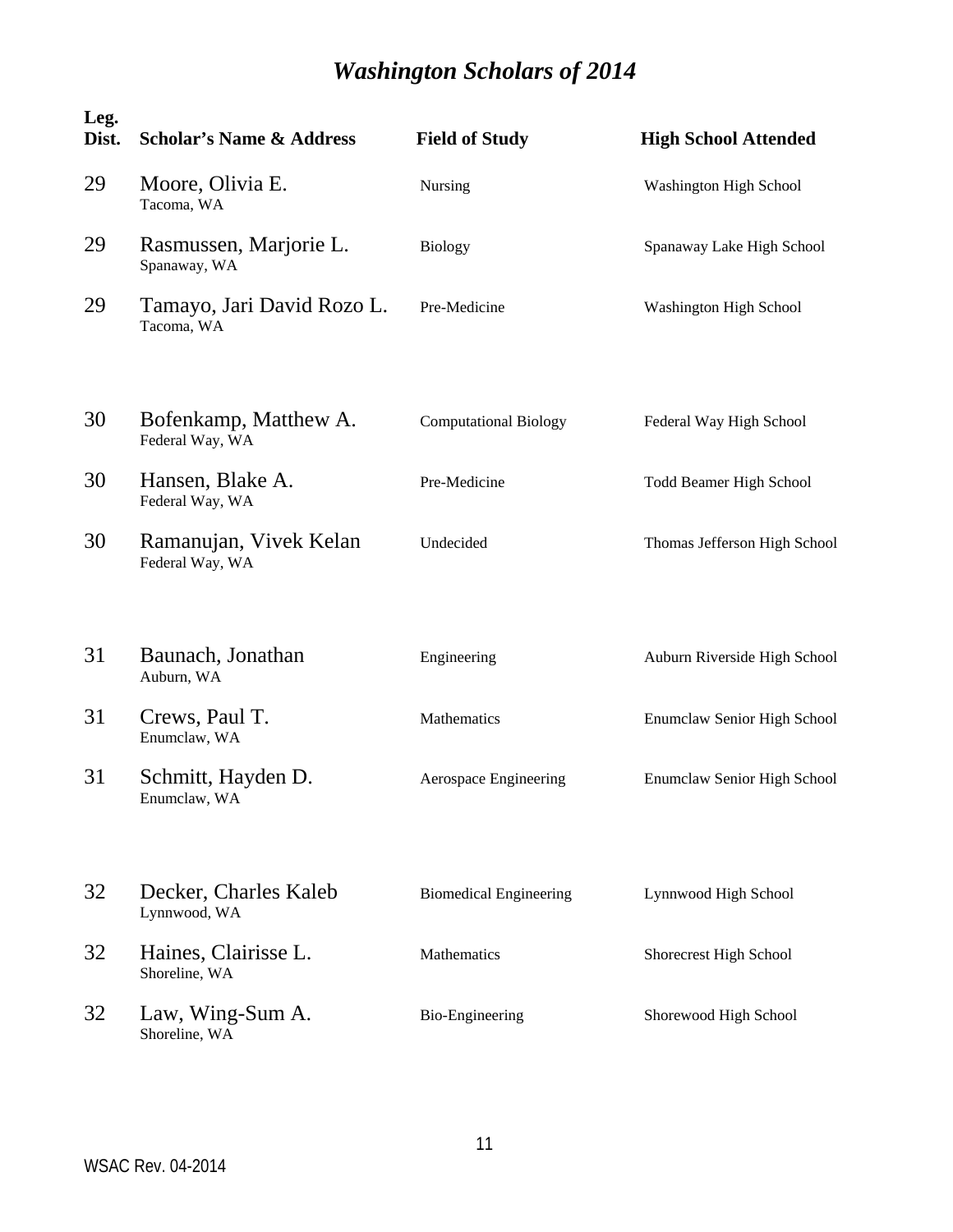| Leg.<br>Dist. | <b>Scholar's Name &amp; Address</b>    | <b>Field of Study</b>                                     | <b>High School Attended</b>                             |
|---------------|----------------------------------------|-----------------------------------------------------------|---------------------------------------------------------|
| 33            | Fuchigami, Hannah M.<br>Des Moines, WA | Undecided                                                 | Mount Rainier High School                               |
| 33            | Walker, Courtney<br>Kent, WA           | <b>Statistics</b>                                         | Thomas Jefferson High School                            |
| 33            | Zeitler, Sarah M.<br>Kent, WA          | <b>Biology</b>                                            | South Sound Christian Schools                           |
| 34            | Carter, Katherine A.<br>Seattle, WA    | Undecided                                                 | <b>Chief Sealth International</b><br><b>High School</b> |
| 34            | Fogle, Faisal A.<br>Seattle, WA        | Aerospace Engineering                                     | Garfield High School                                    |
| 34            | Moore, Amy J.<br>Burien, WA            | Undecided                                                 | John F Kennedy Catholic High School                     |
| 35            | Johnson, Steven R.<br>Bremerton, WA    | Mathematical Economic Analysis Central Kitsap High School |                                                         |
| 35            | Lund, Alex J.<br>Bremerton, WA         | Pre-Medicine                                              | Central Kitsap High School                              |
| 35            | Stauffer, Carly E.<br>Shelton, WA      | Nursing                                                   | Shelton High School                                     |
| 36            | Kehoe, Leanne P.<br>Seattle, WA        | Biology/Pre-Medicine                                      | <b>Holy Names Academy</b>                               |
| 36            | Thomson, Benjamin D.<br>Seattle, WA    | <b>Biomedical Sciences</b>                                | <b>Ballard High School</b>                              |
| 36            | Yen, Tian Qing A.<br>Seattle, WA       | Bio-Medicine or<br><b>Systems Engineering</b>             | <b>Ballard High School</b>                              |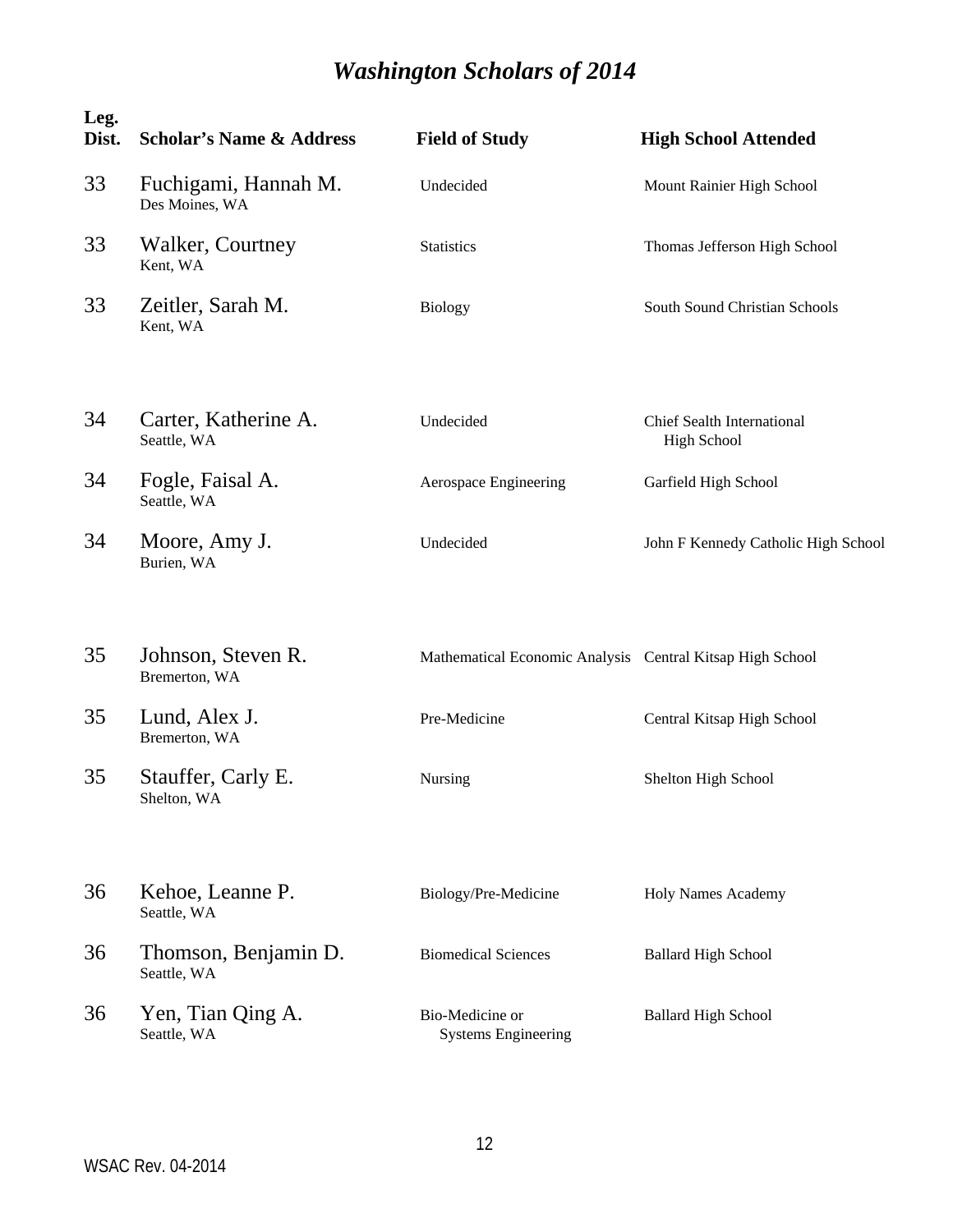| Leg.<br>Dist. | <b>Scholar's Name &amp; Address</b>      | <b>Field of Study</b>          | <b>High School Attended</b>                             |
|---------------|------------------------------------------|--------------------------------|---------------------------------------------------------|
| 37            | Carter, Nicole E.<br>Seattle, WA         | Mathematics or Science         | <b>Chief Sealth International</b><br><b>High School</b> |
| 37            | Martin-Chen, Tara I.<br>Seattle, WA      | <b>Political Science</b>       | Garfield High School                                    |
| 37            | Reynolds, Mairead A.<br>Seattle, WA      | <b>International Relations</b> | <b>Holy Names Academy</b>                               |
| 38            | Bozorth, Allegra R.<br>Everett, WA       | Foreign Languages              | <b>Everett High School</b>                              |
| 38            | Guidice, Blake W.<br>Everett, WA         | Mechanical Engineering         | Cascade High School                                     |
| 38            | Gwyn, Katherine<br>Everett, WA           | Undecided                      | Everett High School                                     |
| 39            | Hickman, Kyle P.<br>Sedro Woolley, WA    | <b>Computer Science</b>        | Sedro Woolley Senior High School                        |
| 39            | Mason, Brandi K.<br>Sedro Woolley, WA    | Mathematics                    | Sedro Woolley Senior High School                        |
| 39            | Pieper, Hannah E.<br>Snohomish, WA       | Physics & Math                 | Snohomish High School                                   |
| 40            | Kindlund, Elisabeth C.<br>Bellingham, WA | English                        | Bellingham High School                                  |
| 40            | Langer, Trenton J.<br>Bellingham, WA     | <b>Electrical Engineering</b>  | Squalicum High School                                   |
| 40            | Rubin, Sarah G.<br>Bellingham, WA        | Undecided                      | Bellingham High School                                  |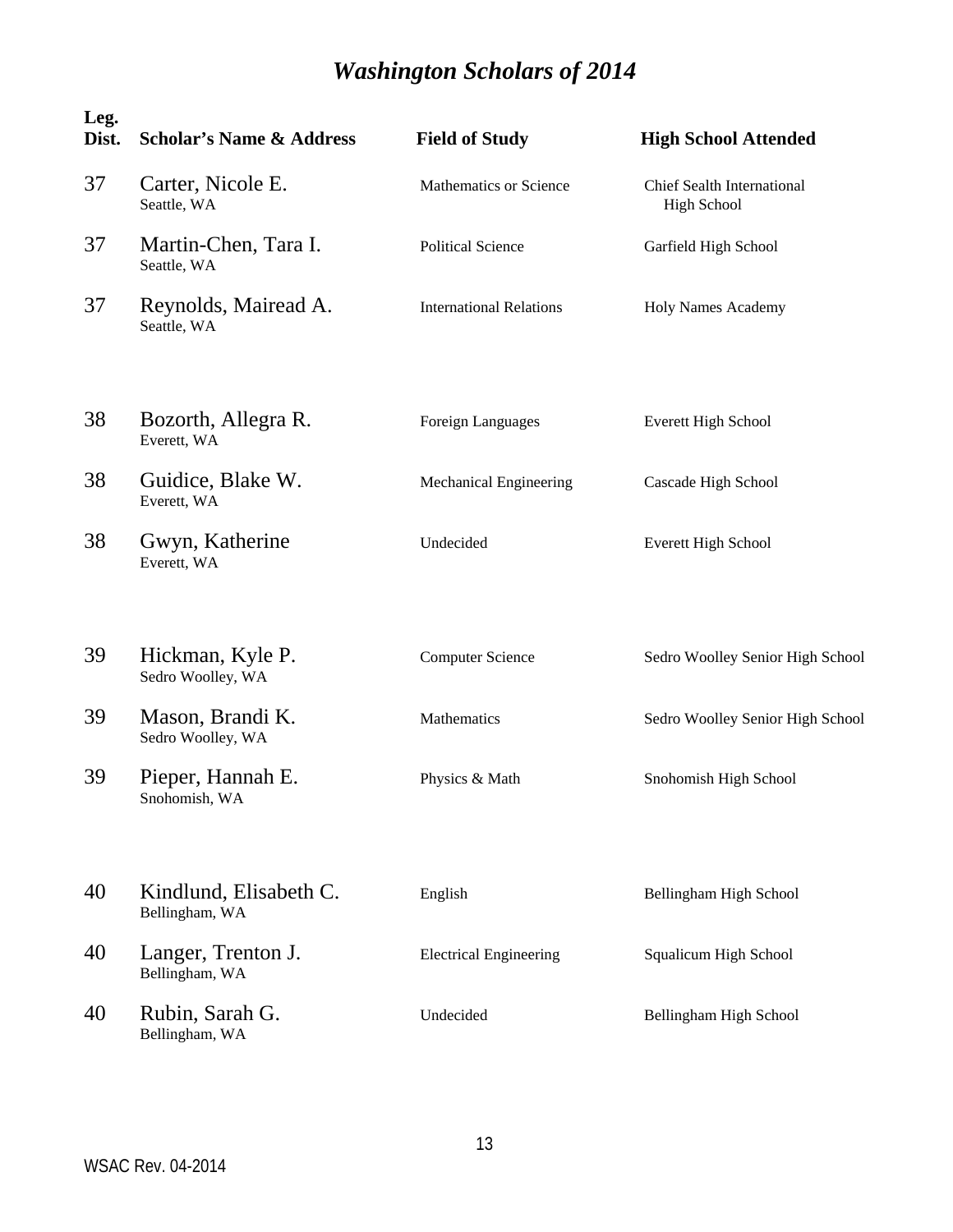| Leg.<br>Dist. | <b>Scholar's Name &amp; Address</b>    | <b>Field of Study</b>                          | <b>High School Attended</b>                       |
|---------------|----------------------------------------|------------------------------------------------|---------------------------------------------------|
| 41            | Chakravarty, Neil M.<br>Newcastle, WA  | <b>Chemical Engineering</b>                    | Liberty Senior High School                        |
| 41            | Jin, Jenny Lin<br>Bellevue, WA         | Mathematics                                    | Bellevue High School                              |
| 41            | Kumar, Devina<br>Mercer Island, WA     | Undecided                                      | Mercer Island High School                         |
| 42            | Allaway, Emily L.<br>Bellingham, WA    | Mathematics                                    | Bellingham High School                            |
| 42            | Hoyt, David William<br>Ferndale, WA    | Undecided                                      | Meridian High School                              |
| 42            | Sharp, Christian James<br>Blaine, WA   | Pre-Medicine                                   | <b>Blaine High School</b>                         |
| 43            | Cunetta, Nicholas S.<br>Seattle, WA    | Neuroscience                                   | Garfield High School                              |
| 43            | Lober, Sarah Rodgers<br>Seattle, WA    | <b>International Relations</b>                 | Roosevelt High School                             |
| 43            | Redfield, John<br>Seattle, WA          | <b>Electrical or Mechanical</b><br>Engineering | Roosevelt High School                             |
| 44            | Bartok, Duncan H.<br>Mill Creek, WA    | Mathematics                                    | Henry M. Jackson High School                      |
| 44            | Nimmagadda, Saidutt<br>Mill Creek, WA  | Economics & Education                          | Henry M. Jackson High School                      |
| 44            | Wilcoxson, Tanner A.<br>Marysville, WA | Engineering                                    | Marysville Getchel School<br>for the Entrepreneur |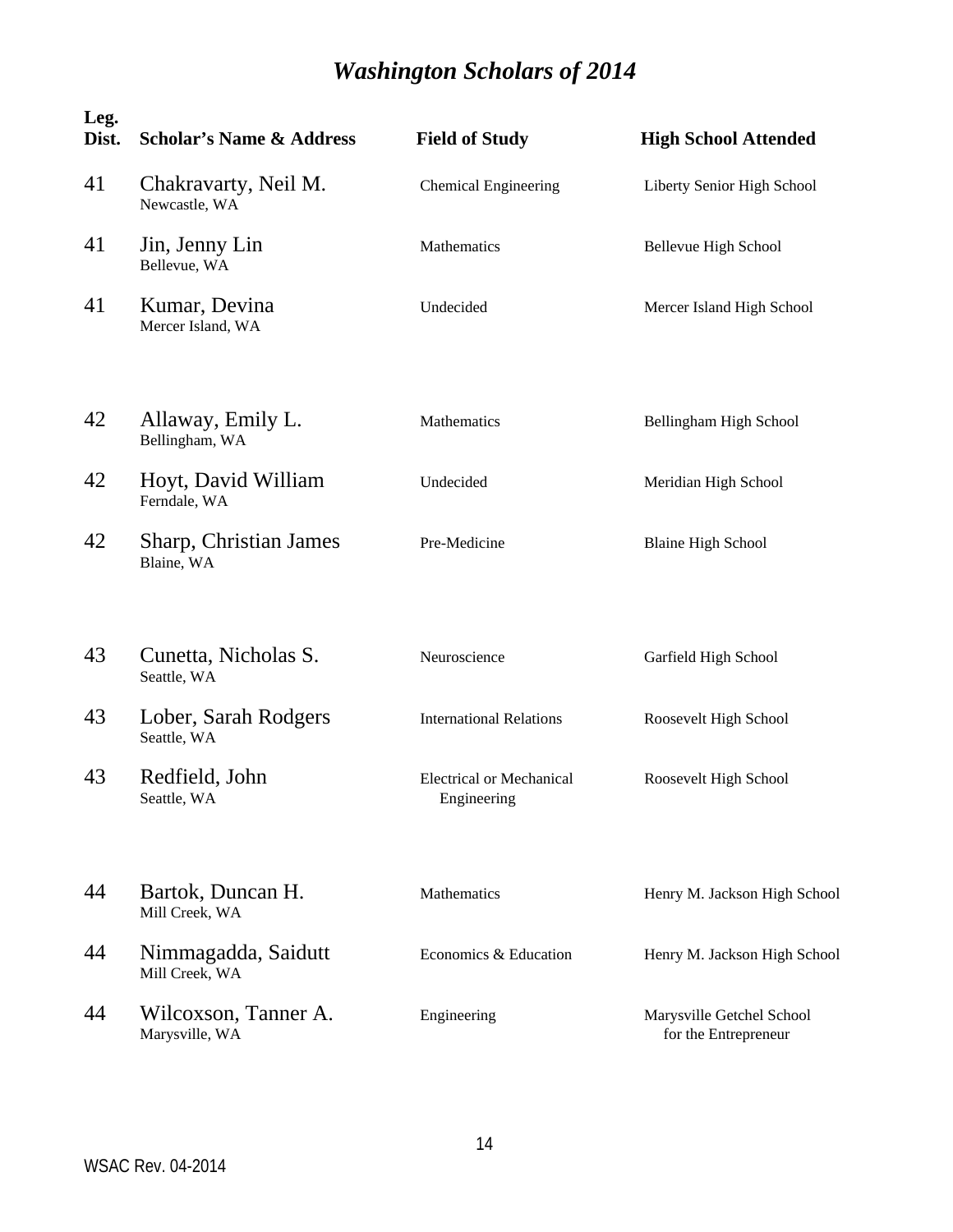| Leg.<br>Dist. | <b>Scholar's Name &amp; Address</b>      | <b>Field of Study</b>       | <b>High School Attended</b>          |
|---------------|------------------------------------------|-----------------------------|--------------------------------------|
| 45            | Akker, Cameron<br>Sammamish, WA          | Science & Engineering       | Redmond High School                  |
| 45            | Karnati, Samhita<br>Sammamish, WA        | <b>Computer Engineering</b> | Redmond High School                  |
| 45            | Yang, Hannah<br>Redmond, WA              | Economics                   | Redmond High School                  |
| 46            | Cooper, Eric S.<br>Seattle, WA           | Physics or Engineering      | Roosevelt High School                |
| 46            | Hildahl, Kate B.<br>Lake Forest Park, WA | Bio-Engineering             | Shorecrest High School               |
| 46            | Kapur, Max W.<br>Seattle, WA             | Ethno-Musicology            | Shorewood High School                |
| 47            | Azodi, Navid<br>Covington, WA            | Engineering                 | Kentwood High School                 |
| 47            | Wagner, Sophia L.<br>Kent, WA            | Undecided                   | Auburn Mountainview High School      |
| 47            | Youn, Roungseo (Peter)<br>Auburn, WA     | Engineering & Physics       | Auburn Senior High School            |
| 48            | McGowan, Sloane S.<br>Spanaway, WA       | Marketing                   | Bethel High School                   |
| 48            | Wang, Elaine<br>Redmond, WA              | Pre-Medicine                | Redmond High School                  |
| 48            | Werffeli, Julianna M.<br>Kirkland, WA    | <b>Biology</b>              | <b>University Preparatory School</b> |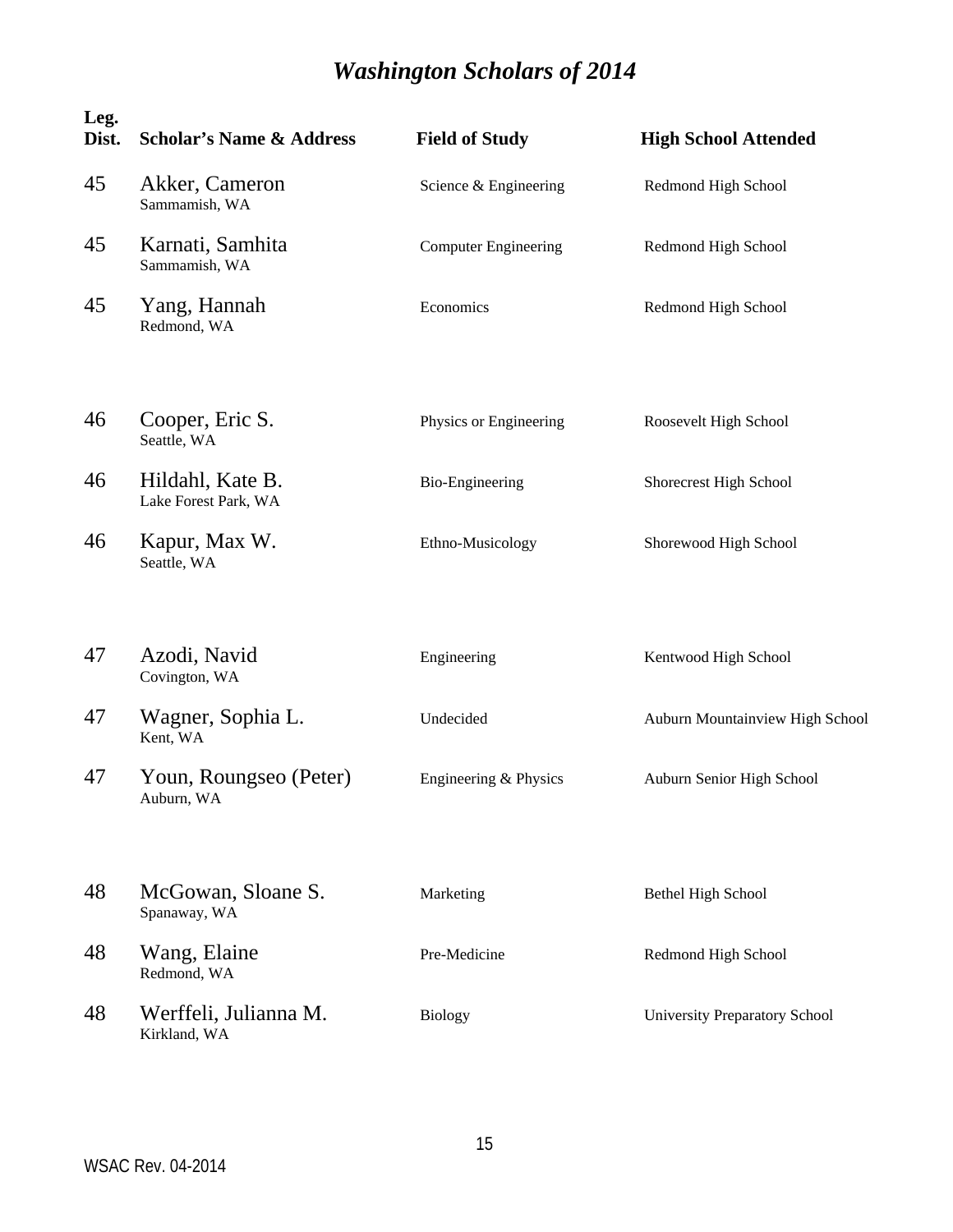| Leg.<br>Dist. | <b>Scholar's Name &amp; Address</b>     | <b>Field of Study</b>    | <b>High School Attended</b>               |
|---------------|-----------------------------------------|--------------------------|-------------------------------------------|
| 49            | Mand, Carmen Christine<br>Vancouver, WA | <b>Political Science</b> | Hudson's Bay High School                  |
| 49            | Urke, Lauren<br>Vancouver, WA           | Finance                  | Hudson's Bay High School                  |
| 49            | Vidales, Julianna<br>Vancouver, WA      | Chemistry                | <b>Seton Catholic College Preparatory</b> |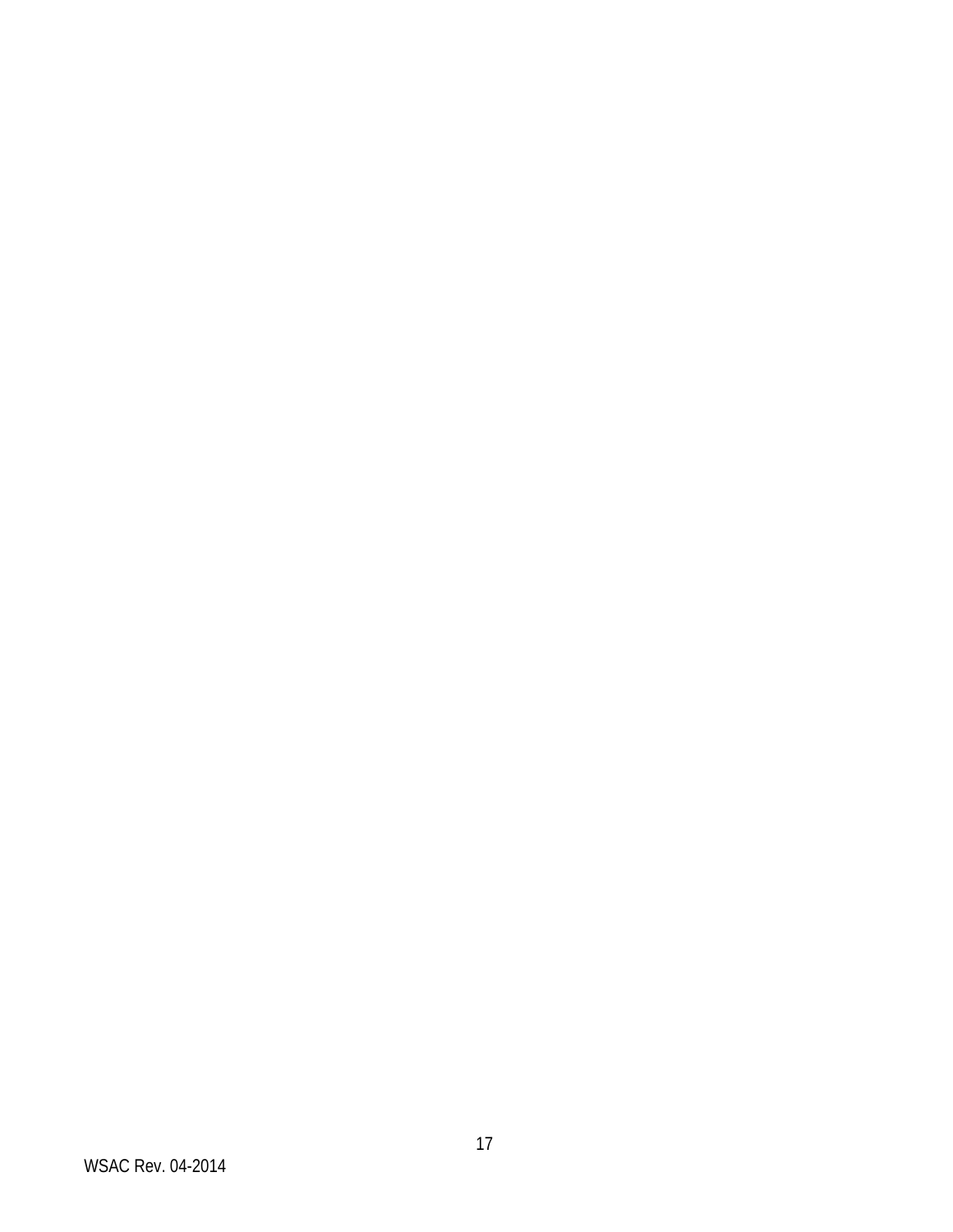In 1999, the Legislature modified the Washington Scholars program to allow for the selection of one alternate from each legislative district, in addition to the Washington Scholars.

|                        | Leg.  |                   | Leg.  |                    | Leg.  |
|------------------------|-------|-------------------|-------|--------------------|-------|
| Name                   | Dist. | Name              | Dist. | Name               | Dist. |
| Arborico, Marley       | 43    | Gomez, Ana        | 15    | McMuldroch, Sydney | 36    |
| Baker, Margaret        | 14    | Gong, Wendy       | 12    | Mitchell, Charles  |       |
| Barella, Cynthea       | 19    | Hill, Logan Aaron | 13    | Pedigo, Benjamin   | 46    |
| Beardall, Taylor       | 18    | Hovland, Nikole   | 44    | Ranney, Serena     | 35    |
| Beck, Wolfgang         | 26    | Hsiao, Maximilian | 17    | Rayl, Karina       | 20    |
| Bordeaux, Molly        | 28    | Hudon, Mason      | 21    | Rickords, Katelyn  | 16    |
| Brown, Saphfire        | 24    | Janner, Nicholas  | 38    | Sivret, Austin     | 11    |
| Bui, Hang              | 37    | Kerr, Keaton      | 31    | Smith, Sadie       | 19    |
| Cao, Cathy             | 5     | Kourn, Ashley     | 49    | Sokol, Emily       | 45    |
| Carlson, David         | 2     | Kussat, Megan     | 42    | Strange, Mariah    | 29    |
| Carter, Nicole         | 47    | Lai, Ann          | 34    | Waller, Lucas      | 39    |
| Dale, Samuel           | 22    | Le, Uyen-Nhi      | 33    | Wang, Adrienne     | 48    |
| Dewey-Buchanan, Taylor | 3     | Leingang, Angela  | 27    | Wang, Lucy         | 8     |
| Eklof, Cassidy         | 6     | Liu, Frank        | 32    | Watkins, Jacob     | 25    |
| Friesen, Brendan       | 40    | Luu, Tiffany      | 30    | Wilson, Abigail    | 23    |
| Gollapalli, Anusha     | 4     | Matthews, Kayla   | 10    | Wingerson, Mary    | 41    |
|                        |       | Maughan, Kayden   | 9     | Yang, Christopher  |       |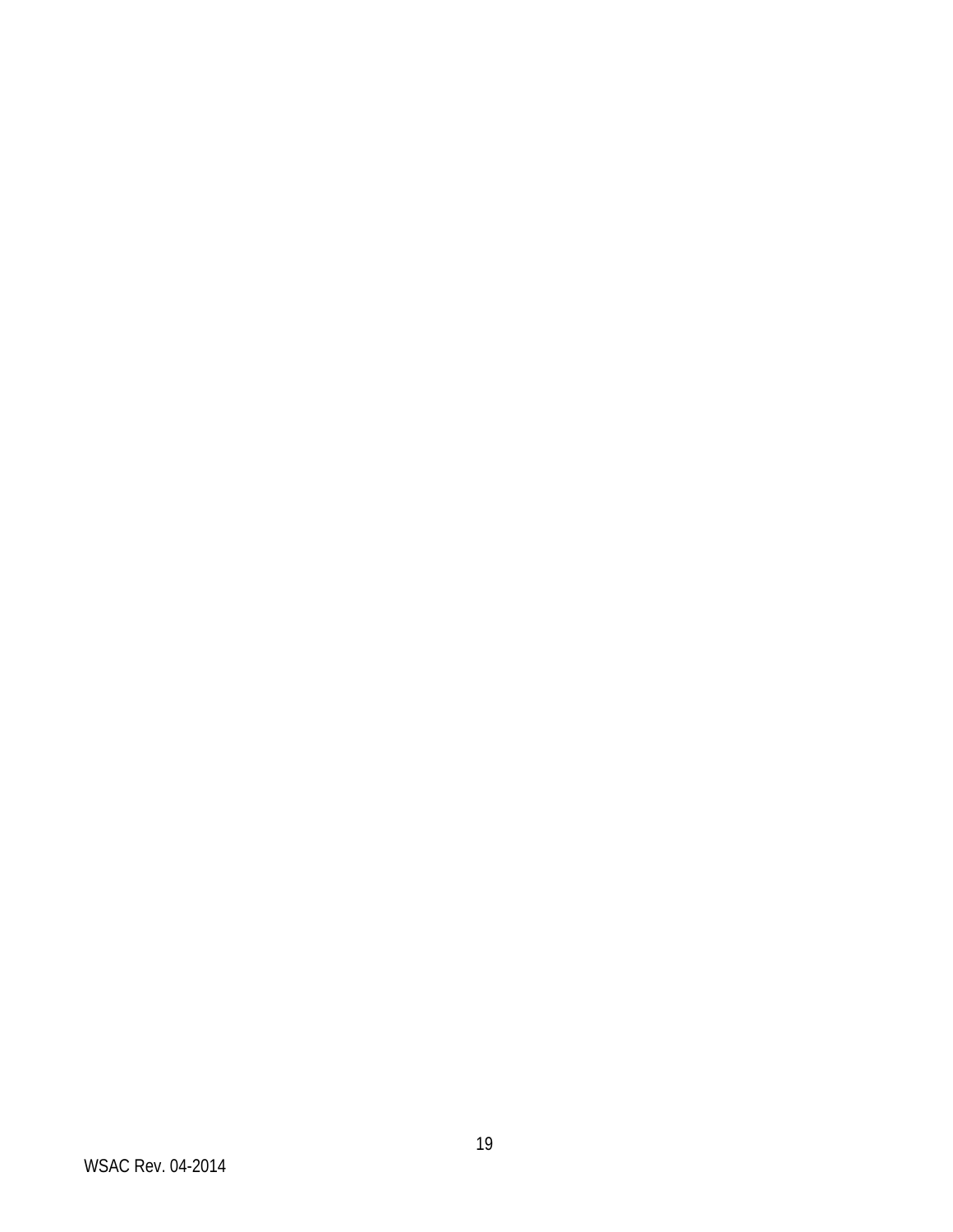| Leg.<br>Dist.  | <b>Scholar's Name &amp; Address</b>         | <b>Field of Study</b>        | <b>High School Attended</b> |
|----------------|---------------------------------------------|------------------------------|-----------------------------|
| $\mathbf{1}$   | Yang, Christopher<br>Snohomish, WA          | Physiology                   | Cedar Park Christian School |
| $\overline{2}$ | Carlson, David M.<br>Puyallup, WA           | Engineering                  | Gov John Rogers High School |
| 3              | Dewey-Buchanan, Taylor G.<br>Spokane, WA    | Forensics                    | Rogers High School          |
| 4              | Gollapalli, Anusha.<br>Greenacres, WA       | Pre-Medicine                 | Central Valley High School  |
| 5              | Cao, Cathy<br>Issaquah, WA                  | <b>Computer Science</b>      | Skyline High School         |
| 6              | Eklof, Cassidy D.<br>Spokane, WA            | <b>Environmental Science</b> | North Central High School   |
| 7              | Mitchell, Charles F.<br>Nine Mile Falls, WA | Pre-Law                      | Lakeside High School        |
| 8              | Wang, Lucy L.<br>Richland, WA               | <b>Biology</b>               | Hanford High School         |
| 9              | Maughan, Kayden R.<br>Pasco, WA             | Undecided                    | Chiawana High School        |
| 10             | Matthews, Kayla M.<br>Anacortes, WA         | Undecided                    | Anacortes High School       |
| 11             | Sivret, Austin<br>Renton, WA                | Engineering                  | Liberty Senior High School  |
| 12             | Gong, Wendy W.<br>Wenachee, WA              | Psychology                   | Wenatchee High School       |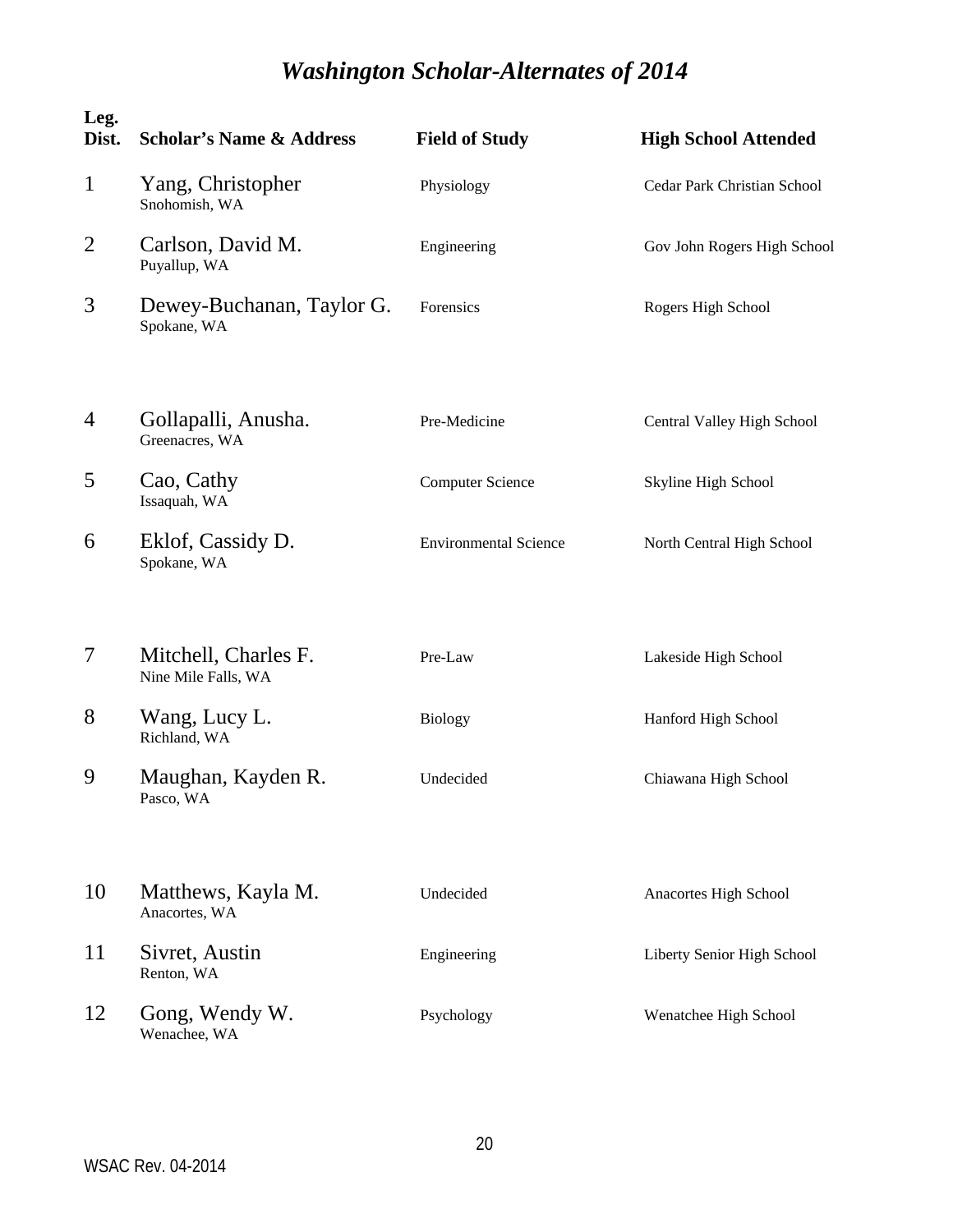| Leg.<br>Dist. | <b>Scholar's Name &amp; Address</b>       | <b>Field of Study</b>          | <b>High School Attended</b> |
|---------------|-------------------------------------------|--------------------------------|-----------------------------|
| 13            | Hill, Logan Aaron<br>Wilbur, WA           | Aerospace Engineering          | Wilbur Secondary School     |
| 14            | Baker, Margaret R.<br>Trout Lake, WA      | <b>Environmental Studies</b>   | <b>Trout Lake School</b>    |
| 15            | Gomez, Ana E.<br>Wapato, WA               | Bio-Engineering                | Wapato High School          |
| 16            | Rickords, Katelyn E.<br>College Place, WA | Undecided                      | Walla Walla High School     |
| 17            | Hsiao, Maximilian Y.<br>Vancouver, WA     | Economics                      | Union High School           |
| 18            | Beardall, Taylor J.<br>Battle Ground, WA  | Communications                 | Battle Ground High School   |
| 19            | Barella, Cynthea J.<br>Longview, WA       | <b>Biomedical Engineering</b>  | Mark Morris High School     |
| 19            | Smith, Sadie K.<br>Cosmopolis, WA         | Music-Trombone Performance     | J M Weatherwax High School  |
| 20            | Rayl, Karina R.<br>Woodland, WA           | Physical Therapy               | Woodland High School        |
| 21            | Hudon, Mason C.<br>Edmonds, WA            | <b>International Relations</b> | King's High School          |
| 22            | Dale, Samuel P.<br>Olympia, WA            | Mathematics                    | Olympia High School         |
| 23            | Wilson, Abigail M.<br>Hansville, WA       | <b>Computer Science</b>        | Central Kitsap High School  |
| 24            | Brown, Saphfire S.<br>Port Angeles, WA    | Pre-Law                        | Port Angeles High School    |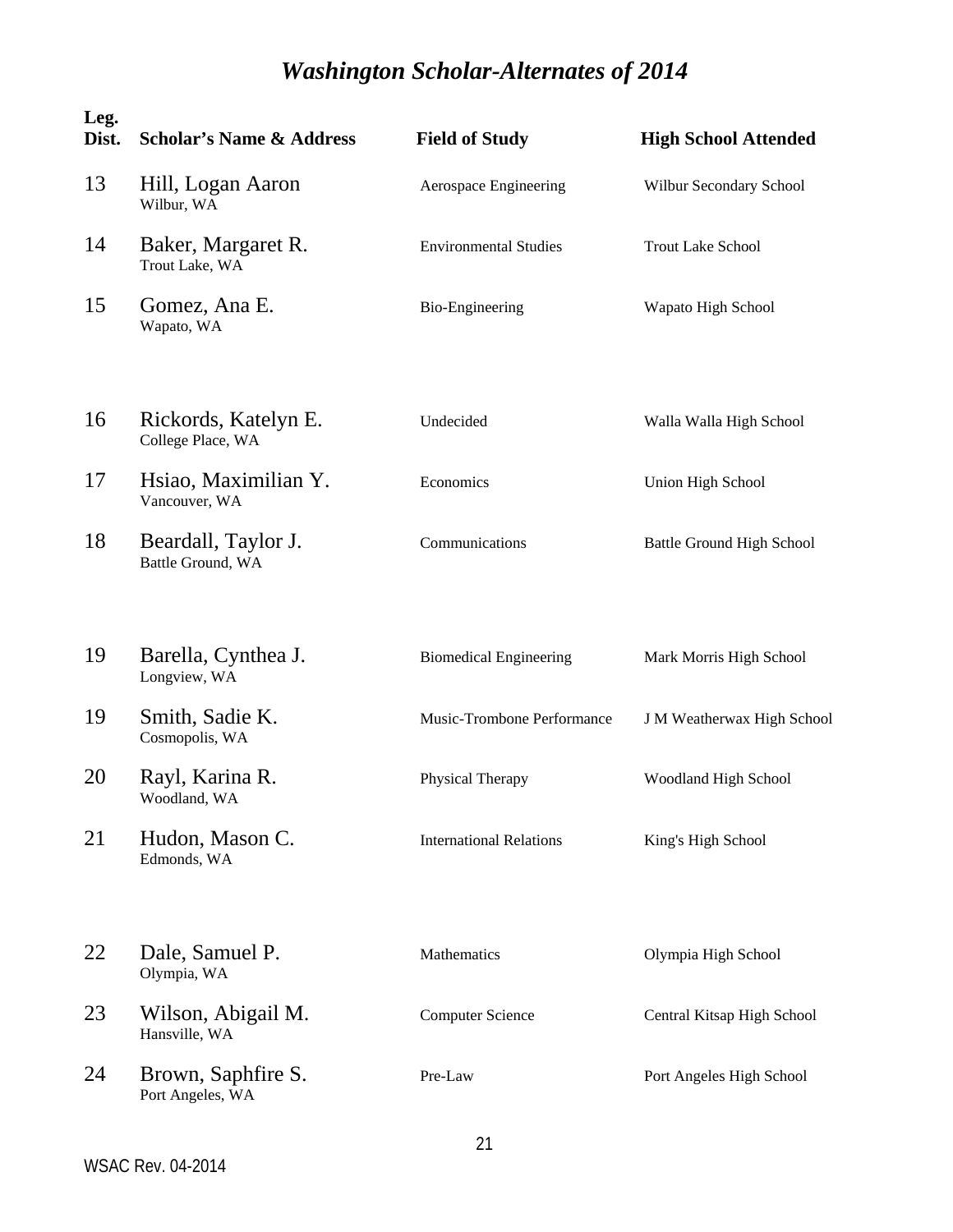| Leg.<br>Dist. | <b>Scholar's Name &amp; Address</b>  | <b>Field of Study</b>  | <b>High School Attended</b>                            |
|---------------|--------------------------------------|------------------------|--------------------------------------------------------|
| 25            | Watkins, Jacob<br>Puyallup, WA       | Physics or Engineering | Puyallup High School                                   |
| 26            | Beck, Wolfgang A.<br>Gig Harbor, WA  | Molecular Biology      | Gig Harbor High School                                 |
| 27            | Leingang, Angela L.<br>Tacoma, WA    | <b>Business</b>        | Fife High School                                       |
| 28            | Bordeaux, Molly K.<br>Tacoma, WA     | Broadcasting           | <b>Bellarmine Preparatory School</b>                   |
| 29            | Strange, Mariah Sora<br>Tacoma, WA   | Engineering            | Washington High School                                 |
| 30            | Luu, Tiffany K.<br>Auburn, WA        | Engineering            | Thomas Jefferson High School                           |
| 31            | Kerr, Keaton<br>Auburn, WA           | Psychology             | Seattle Christian School                               |
| 32            | Liu, Frank W.<br>Shoreline, WA       | Undecided              | Shorewood High School                                  |
| 33            | Le, Uyen-Nhi T.<br>Seattle, WA       | Chemistry              | Franklin High School                                   |
| 34            | Lai, Ann<br>Burien, WA               | <b>Biology</b>         | Health Sciences & Human Services<br><b>High School</b> |
| 35            | Ranney, Serena L.<br>Shelton, WA     | Mathematics            | Shelton High School                                    |
| 36            | McMuldroch, Sydney A.<br>Seattle, WA | Undecided              | <b>Ballard High School</b>                             |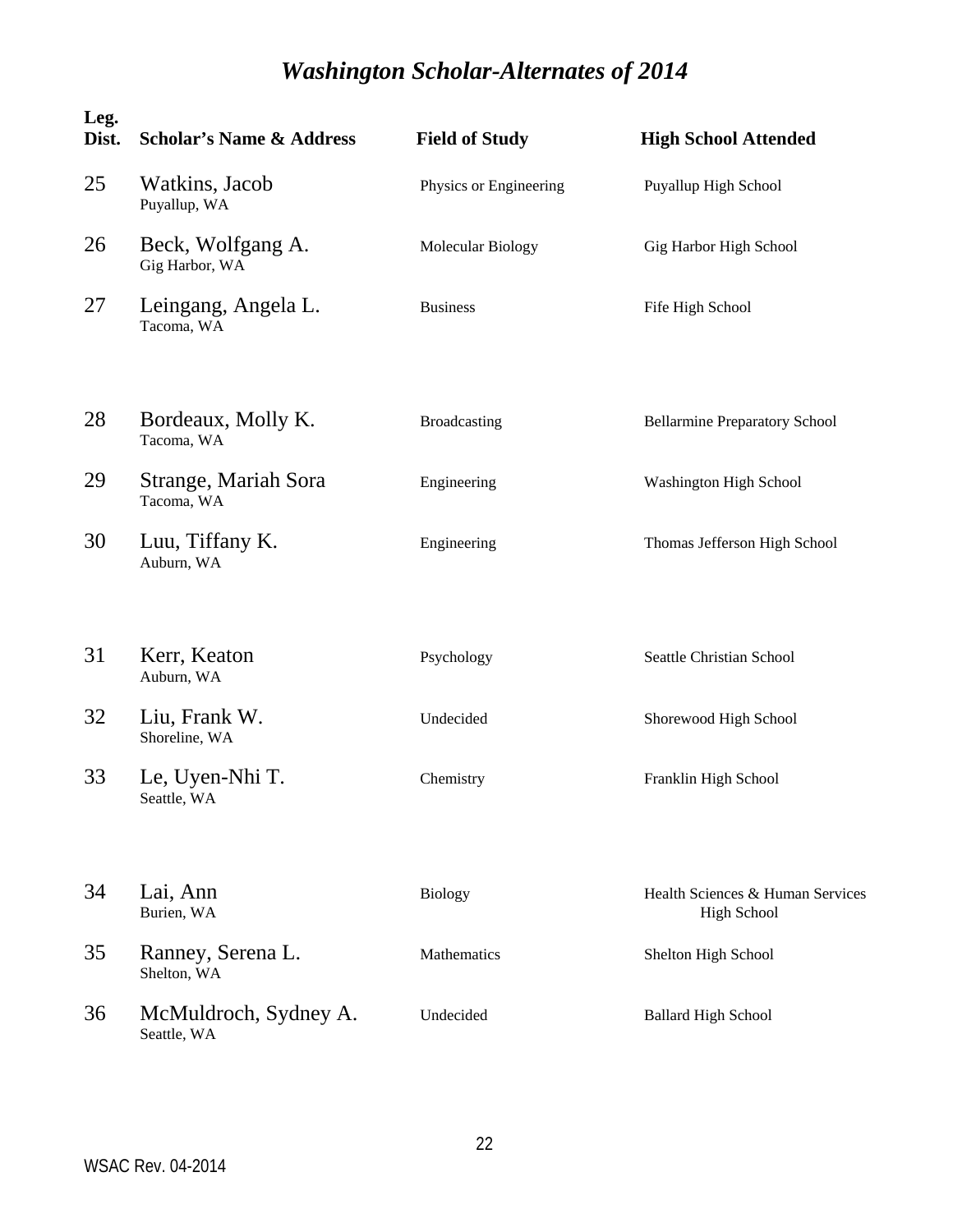| Leg.<br>Dist. | <b>Scholar's Name &amp; Address</b>         | <b>Field of Study</b>                                  | <b>High School Attended</b>        |
|---------------|---------------------------------------------|--------------------------------------------------------|------------------------------------|
| 37            | Bui, Hang T.<br>Seattle, WA                 | <b>Biology</b>                                         | Renton Senior High School          |
| 38            | Janner, Nicholas R.<br>Everett, WA          | Communications                                         | Cascade High School                |
| 39            | Waller, Lucas P.<br>Snohomish, WA           | Engineering                                            | Monroe High School                 |
| 40            | Friesen, Brendan A.<br>Bellingham, WA       | Physics                                                | Sehome High School                 |
| 41            | Wingerson, Mary K.<br>Mercer Island, WA     | <b>Bio-Physics</b>                                     | Mercer Island High School          |
| 42            | Kussat, Megan C.<br>Lynden, WA              | Undecided                                              | Lynden High School                 |
| 43            | Arborico, Marley Danielle.<br>Seattle, WA   | Undecided                                              | Seattle Academy of Arts & Sciences |
| 44            | Hovland, Nikole M.<br>Mill Creek, WA        | <b>Biology</b>                                         | Henry M. Jackson High School       |
| 45            | Sokol, Emily L.<br>Woodinville, WA          | Neuroscience & Cognitive Science Inglemoor High School |                                    |
| 46            | Pedigo, Benjamin D.<br>Lake Forest Park, WA | <b>Bio-Engineering</b>                                 | Shorecrest High School             |
| 47            | Carter, Nicole H.<br>Kent, WA               | <b>Biology or Kinesiology</b>                          | Auburn Mountainview High School    |
| 48            | Wang, Adrienne K.<br>Medina, WA             | Aerospace                                              | Bellevue High School               |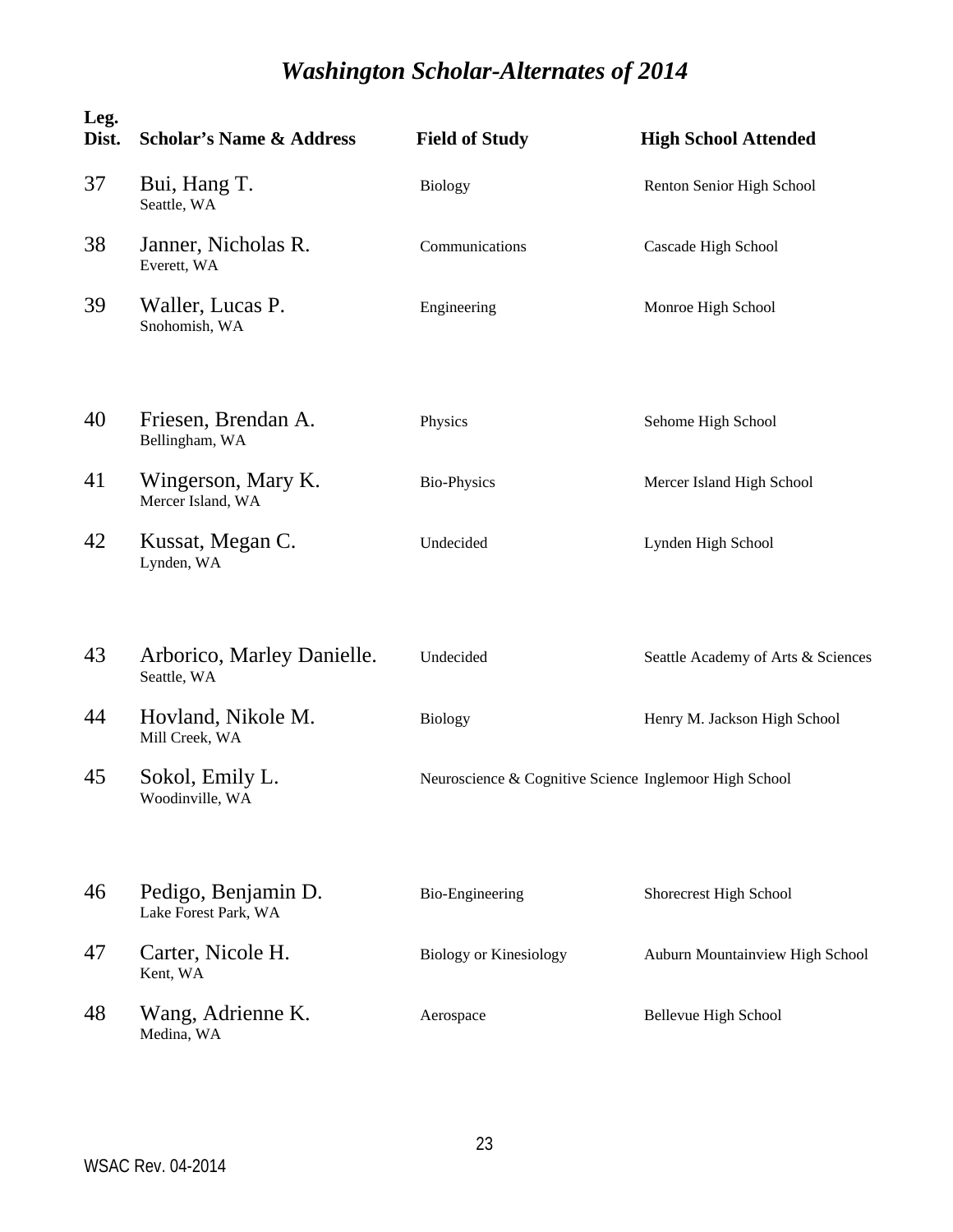*Washington Scholar-Alternates of 2014*

| Leg.<br>Dist. | <b>Scholar's Name &amp; Address</b> | <b>Field of Study</b> | <b>High School Attended</b> |
|---------------|-------------------------------------|-----------------------|-----------------------------|
| 49            | Kourn, Ashley<br>Vancouver, WA      | Pharmacy              | Hudson's Bay High School    |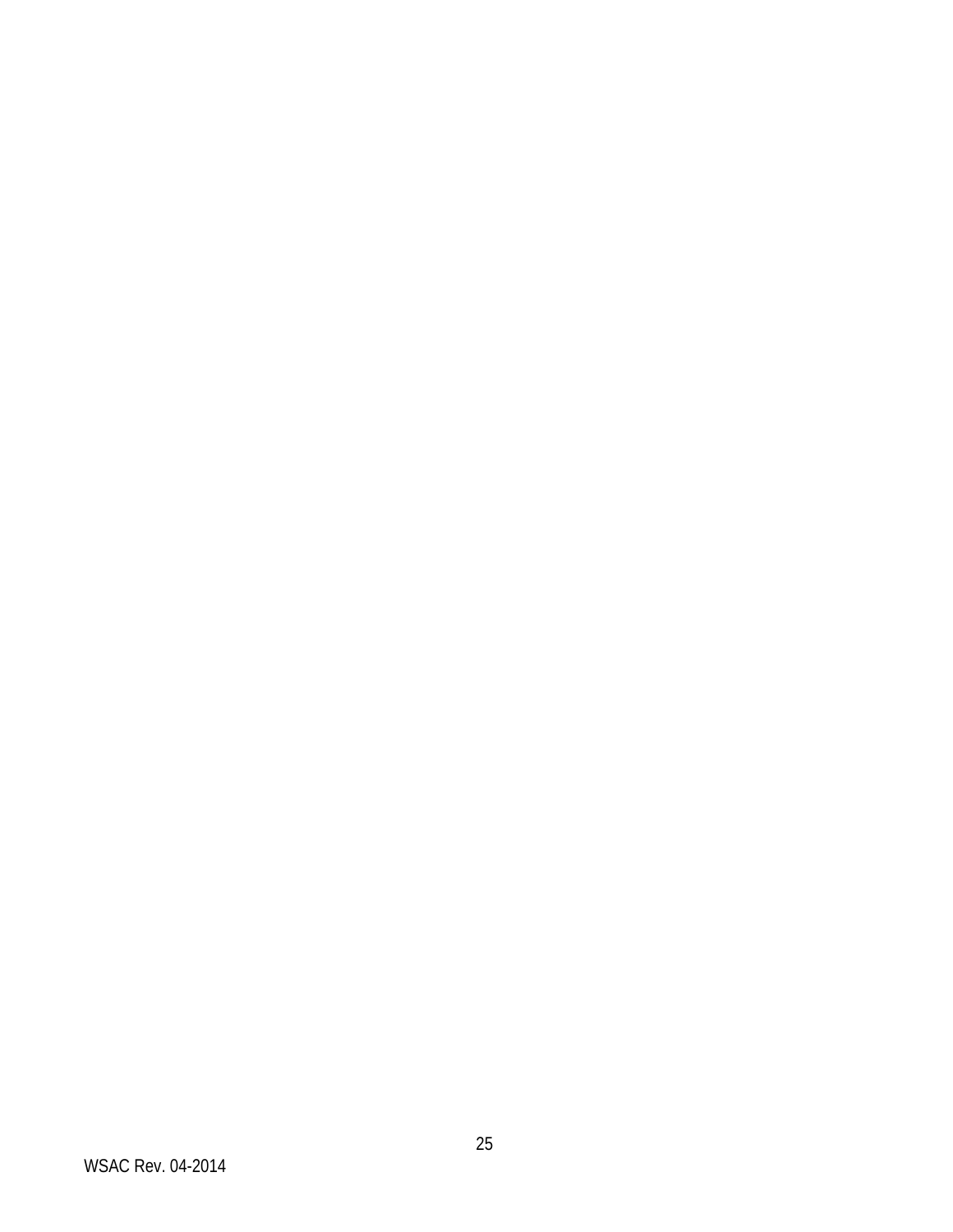| <b>Anacortes High School, Anacortes</b><br><b>Matthews</b> , Kayla M<br>Alternate<br>10<br><b>Auburn Mountainview High School, Auburn</b><br><b>Carter</b> , Nicole H<br>Alternate<br>47<br>Scholar<br><b>Wagner</b> , Sophia L<br>47<br><b>Auburn Riverside High School, Auburn</b><br><b>Baunach</b> , Jonathan<br>Scholar<br>31<br><b>Auburn Senior High School, Auburn</b><br>Youn, Roungseo (Peter)<br>Scholar<br>47<br><b>Ballard High School, Seattle</b><br><b>McMuldroch</b> , Sydney A<br>Alternate<br>36<br><b>Thomson</b> , Benjamin D<br>Scholar<br>36<br>Yen, Tian Qing $A$<br>Scholar<br>36<br><b>Battle Ground High School, Battle Ground</b><br><b>Beardall</b> , Taylor J<br>Alternate<br>18<br><b>Bellarmine Preparatory School, Tacoma</b><br><b>Bordeaux</b> , Molly K<br>Alternate<br>28<br>Hartley, Brennan<br>Scholar<br>27 | <b>School, City</b> Student Name | <b>Award Status</b> | Leg. Dist. |
|-----------------------------------------------------------------------------------------------------------------------------------------------------------------------------------------------------------------------------------------------------------------------------------------------------------------------------------------------------------------------------------------------------------------------------------------------------------------------------------------------------------------------------------------------------------------------------------------------------------------------------------------------------------------------------------------------------------------------------------------------------------------------------------------------------------------------------------------------------|----------------------------------|---------------------|------------|
|                                                                                                                                                                                                                                                                                                                                                                                                                                                                                                                                                                                                                                                                                                                                                                                                                                                     |                                  |                     |            |
|                                                                                                                                                                                                                                                                                                                                                                                                                                                                                                                                                                                                                                                                                                                                                                                                                                                     |                                  |                     |            |
|                                                                                                                                                                                                                                                                                                                                                                                                                                                                                                                                                                                                                                                                                                                                                                                                                                                     |                                  |                     |            |
|                                                                                                                                                                                                                                                                                                                                                                                                                                                                                                                                                                                                                                                                                                                                                                                                                                                     |                                  |                     |            |
|                                                                                                                                                                                                                                                                                                                                                                                                                                                                                                                                                                                                                                                                                                                                                                                                                                                     |                                  |                     |            |
|                                                                                                                                                                                                                                                                                                                                                                                                                                                                                                                                                                                                                                                                                                                                                                                                                                                     |                                  |                     |            |
|                                                                                                                                                                                                                                                                                                                                                                                                                                                                                                                                                                                                                                                                                                                                                                                                                                                     |                                  |                     |            |
|                                                                                                                                                                                                                                                                                                                                                                                                                                                                                                                                                                                                                                                                                                                                                                                                                                                     |                                  |                     |            |
|                                                                                                                                                                                                                                                                                                                                                                                                                                                                                                                                                                                                                                                                                                                                                                                                                                                     |                                  |                     |            |
|                                                                                                                                                                                                                                                                                                                                                                                                                                                                                                                                                                                                                                                                                                                                                                                                                                                     |                                  |                     |            |
|                                                                                                                                                                                                                                                                                                                                                                                                                                                                                                                                                                                                                                                                                                                                                                                                                                                     |                                  |                     |            |
|                                                                                                                                                                                                                                                                                                                                                                                                                                                                                                                                                                                                                                                                                                                                                                                                                                                     |                                  |                     |            |
|                                                                                                                                                                                                                                                                                                                                                                                                                                                                                                                                                                                                                                                                                                                                                                                                                                                     |                                  |                     |            |
|                                                                                                                                                                                                                                                                                                                                                                                                                                                                                                                                                                                                                                                                                                                                                                                                                                                     |                                  |                     |            |
|                                                                                                                                                                                                                                                                                                                                                                                                                                                                                                                                                                                                                                                                                                                                                                                                                                                     |                                  |                     |            |
|                                                                                                                                                                                                                                                                                                                                                                                                                                                                                                                                                                                                                                                                                                                                                                                                                                                     |                                  |                     |            |
|                                                                                                                                                                                                                                                                                                                                                                                                                                                                                                                                                                                                                                                                                                                                                                                                                                                     |                                  |                     |            |
|                                                                                                                                                                                                                                                                                                                                                                                                                                                                                                                                                                                                                                                                                                                                                                                                                                                     |                                  |                     |            |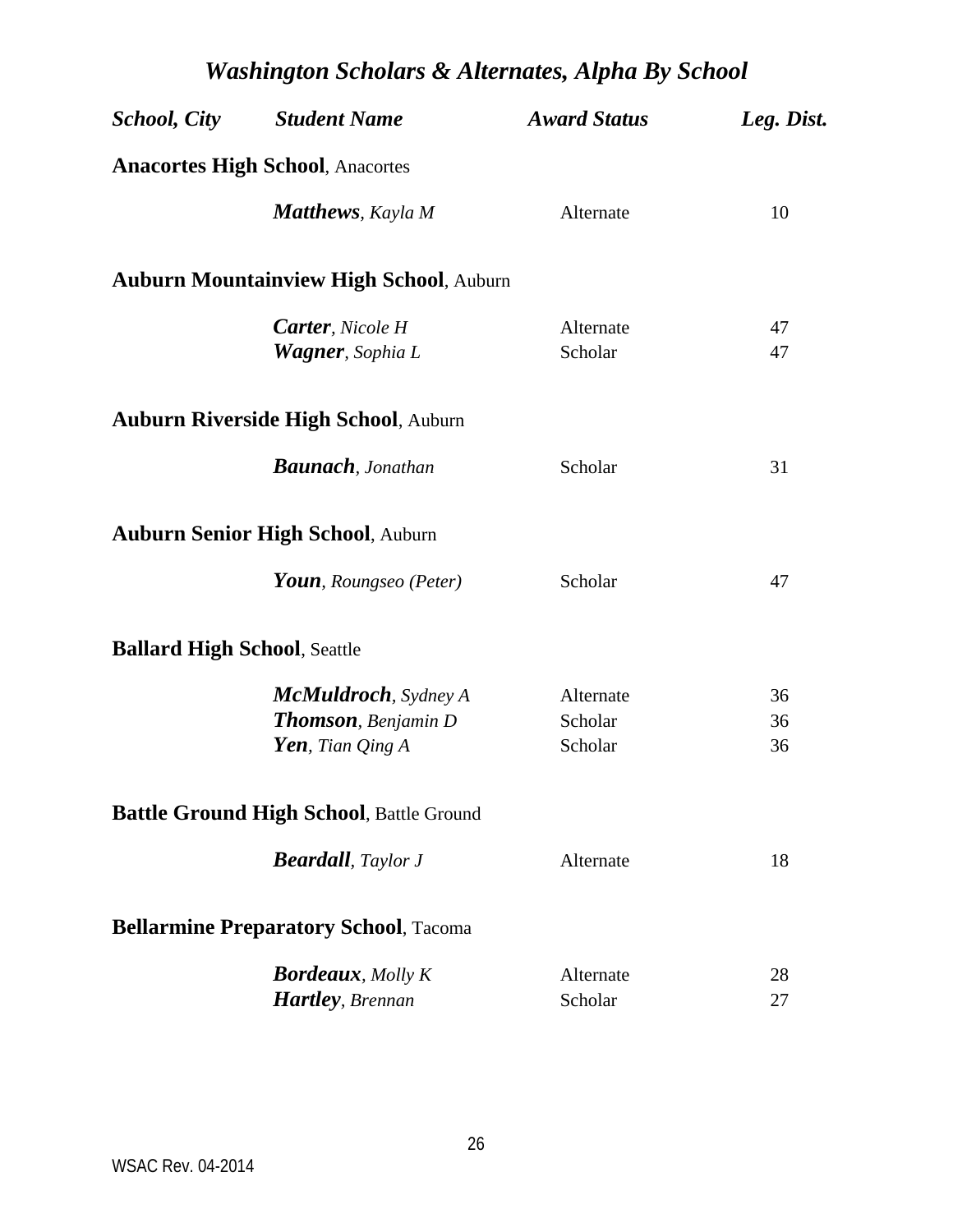|                                     | <b>School, City</b> Student Name            | <b>Award Status</b> | Leg. Dist.   |
|-------------------------------------|---------------------------------------------|---------------------|--------------|
|                                     | <b>Bellevue High School, Bellevue</b>       |                     |              |
|                                     | $\mathbf{J}$ in, Jenny Lin                  | Scholar             | 41           |
|                                     | <b>Wang</b> , Adrienne K                    | Alternate           | 48           |
|                                     | <b>Bellingham High School, Bellingham</b>   |                     |              |
|                                     | <b>Allaway</b> , <i>Emily L</i>             | Scholar             | 42           |
|                                     | <b>Kindlund</b> , Elisabeth C               | Scholar             | 40           |
|                                     | Rubin, Sarah G                              | Scholar             | 40           |
| <b>Bethel High School, Spanaway</b> |                                             |                     |              |
|                                     | <b>McGowan</b> , Sloane S                   | Scholar             | 48           |
| <b>Blaine High School, Blaine</b>   |                                             |                     |              |
|                                     | <b>Sharp</b> , Christian James              | Scholar             | 42           |
| <b>Bothell High School, Bothell</b> |                                             |                     |              |
|                                     | <b>Straus</b> , Jacob A                     | Scholar             | $\mathbf{1}$ |
| <b>Cascade High School, Everett</b> |                                             |                     |              |
|                                     | <b>Carlson</b> , Ashley                     | Scholar             | 5            |
|                                     | <b>Guidice</b> , Blake W                    | Scholar             | 38           |
|                                     | Janner, Nicholas R                          | Alternate           | 38           |
|                                     | <b>Cedar Park Christian School, Bothell</b> |                     |              |
|                                     | Yang, Christopher                           | Alternate           | 1            |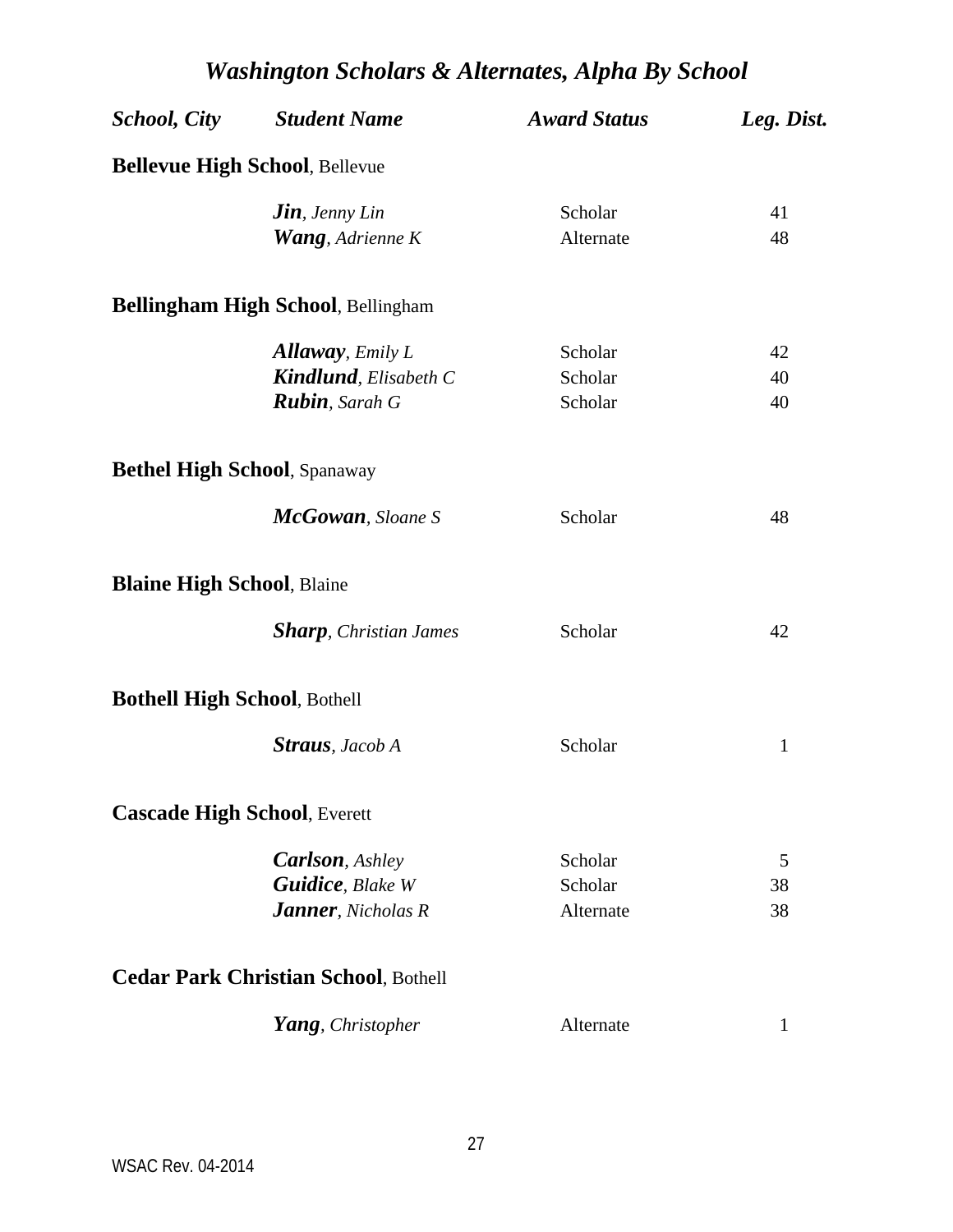| <i>School, City</i> | <b>Student Name</b>                                    | <b>Award Status</b> | Leg. Dist.     |
|---------------------|--------------------------------------------------------|---------------------|----------------|
|                     | <b>Central Kitsap High School, Silverdale</b>          |                     |                |
|                     | <b>Johnson</b> , Steven R                              | Scholar             | 35             |
|                     | <b>Lund</b> , Alex $J$                                 | Scholar             | 35             |
|                     | <b>Wilson</b> , Abigail M                              | Alternate           | 23             |
|                     | <b>Central Valley High School</b> , Spokane Valley     |                     |                |
|                     | <b>Dolan</b> , Katelyn E.                              | Scholar             | 4              |
|                     | Gollapalli, Anusha                                     | Alternate           | 4              |
|                     | <b>Kim</b> , Donggyun                                  | Scholar             | $\overline{4}$ |
|                     | Ross, Joshua                                           | Scholar             | 9              |
|                     | Yuan, David                                            | Scholar             | $\overline{4}$ |
|                     | <b>Centralia High School, Centralia</b>                |                     |                |
|                     | <b>Scheibmeir</b> , Anna                               | Scholar             | 20             |
|                     | <b>Westenhaver</b> , Collin J                          | Scholar             | 20             |
|                     | <b>Charles Francis Adams High School, Clarkston</b>    |                     |                |
|                     | <b>Adams</b> , Ryan                                    | Scholar             | 9              |
|                     | <b>Chiawana High School, Pasco</b>                     |                     |                |
|                     | <b>Edrington</b> , Evan E                              | Scholar             | 9              |
|                     | Maughan, Kayden R                                      | Alternate           | 9              |
|                     | <b>Chief Sealth International High School, Seattle</b> |                     |                |
|                     | <b>Carter</b> , Katherine A                            | Scholar             | 34             |
|                     | <b>Carter</b> , Nicole E                               | Scholar             | 37             |
|                     |                                                        |                     |                |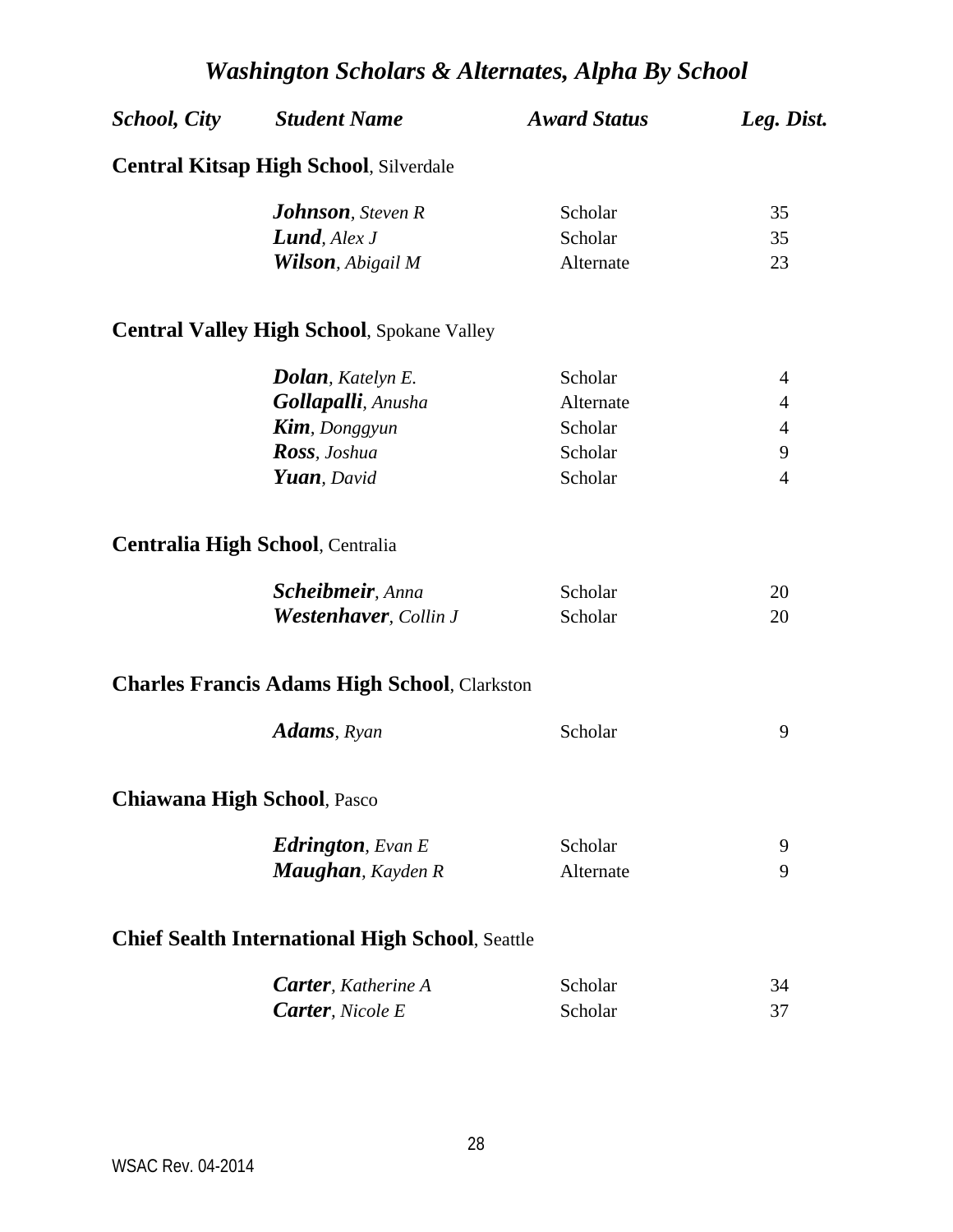| <b>School, City</b>       | <b>Student Name</b>                                 | <b>Award Status</b> | Leg. Dist.     |
|---------------------------|-----------------------------------------------------|---------------------|----------------|
|                           | <b>Curtis Senior High School</b> , University Place |                     |                |
|                           | <b>Lewis</b> , Elizabeth Joy                        | Scholar             | 28             |
|                           | <b>Meade</b> , Benjamin J                           | Scholar             | 28             |
|                           | Pak, Hee Won                                        | Scholar             | 28             |
| Davis High School, Yakima |                                                     |                     |                |
|                           | <b>Nagle-McNaughton</b> , Timothy                   | Scholar             | 14             |
|                           | <b>East Valley High School, Yakima</b>              |                     |                |
|                           | <b>Monteith</b> , Kate                              | Scholar             | 15             |
|                           | Eatonville High School, Eatonville                  |                     |                |
|                           | <b>Forler</b> , Cassidy C                           | Scholar             | $\overline{2}$ |
|                           | <b>Ricketts</b> , Alyssa A                          | Scholar             | $\overline{2}$ |
|                           | <b>Eisenhower High School, Yakima</b>               |                     |                |
|                           | <b>Feltrup</b> , John P                             | Scholar             | 14             |
|                           | Tsiligkaridis, Athanasios                           | Scholar             | 14             |
|                           | <b>Ellensburg High School, Ellensburg</b>           |                     |                |
|                           | Cutlip, Caralyn                                     | Scholar             | 15             |
|                           | Merrill-Steskal, Gabriel                            | Scholar             | 13             |
|                           | <b>Shiver</b> , Morgan                              | Scholar             | 13             |
|                           | <b>Emerald Ridge High School, Puyallup</b>          |                     |                |
|                           | <b>Hall</b> , Kaitlyn                               | Scholar             | 27             |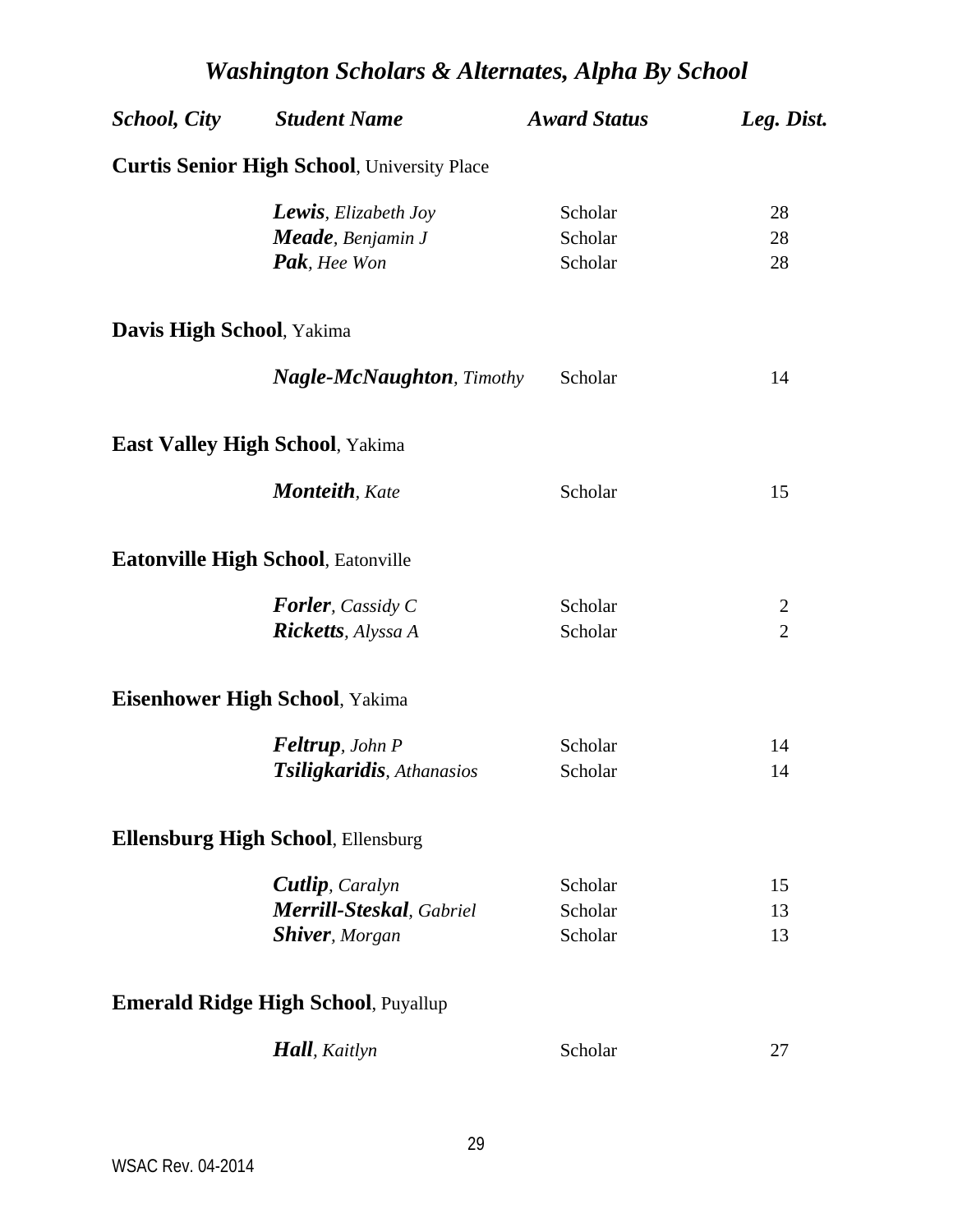| Washington Scholars & Alternates, Alpha By School |                                              |                     |            |  |
|---------------------------------------------------|----------------------------------------------|---------------------|------------|--|
| <b>School, City</b>                               | <b>Student Name</b>                          | <b>Award Status</b> | Leg. Dist. |  |
|                                                   | <b>Enumclaw Senior High School, Enumclaw</b> |                     |            |  |
|                                                   | Crews, Paul T                                | Scholar             | 31         |  |
|                                                   | Schmitt, Hayden D                            | Scholar             | 31         |  |
| <b>Everett High School, Everett</b>               |                                              |                     |            |  |
|                                                   | <b>Bozorth</b> , Allegra R                   | Scholar             | 38         |  |
|                                                   | <b>Gwyn</b> , Katherine                      | Scholar             | 38         |  |
|                                                   | <b>Federal Way High School, Federal Way</b>  |                     |            |  |
|                                                   | <b>Bofenkamp</b> , Matthew A                 | Scholar             | 30         |  |
| <b>Ferris High School, Spokane</b>                |                                              |                     |            |  |
|                                                   | <b>Chuang</b> , Andrew                       | Scholar             | 6          |  |
|                                                   | <b>Taylor</b> , Zachary C                    | Scholar             | 6          |  |
| Fife High School, Fife                            |                                              |                     |            |  |
|                                                   | <b>Leingang</b> , Angela L                   | Alternate           | 27         |  |
| <b>Franklin High School, Seattle</b>              |                                              |                     |            |  |
|                                                   | $\boldsymbol{L}\boldsymbol{e}$ , Uyen-Nhi T  | Alternate           | 33         |  |
| <b>Garfield High School, Seattle</b>              |                                              |                     |            |  |
|                                                   | <b>Cunetta</b> , Nicholas S                  | Scholar             | 43         |  |
|                                                   | <b>Fogle</b> , Faisal A                      | Scholar             | 34         |  |
|                                                   | Martin-Chen, Tara I                          | Scholar             | 37         |  |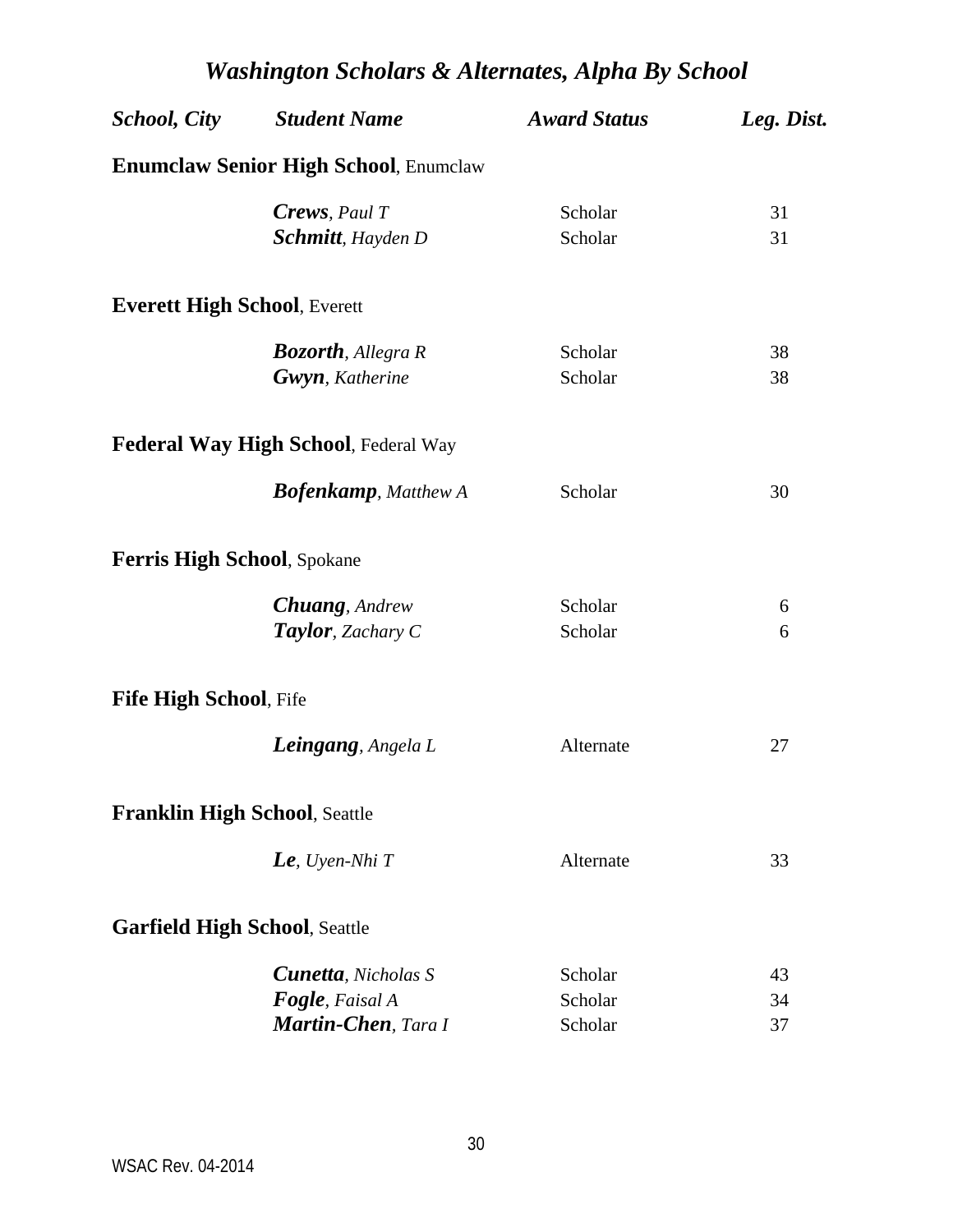| <b>School, City</b> Student Name                     | <b>Award Status</b> | Leg. Dist.     |
|------------------------------------------------------|---------------------|----------------|
| <b>Gig Harbor High School</b> , Gig Harbor           |                     |                |
| <b>Beck</b> , Wolfgang A                             | Alternate           | 26             |
| Gov. John Rogers High School, Puyallup               |                     |                |
| <b>Carlson</b> , David M.                            | Alternate           | $\overline{2}$ |
| <b>Davison</b> , Paulina L                           | Scholar             | 25             |
| Draney, Kathryn M                                    | Scholar             | $\overline{2}$ |
| <b>Hanford High School, Richland</b>                 |                     |                |
| <b>Bartrand</b> , Jonah A                            | Scholar             | 8              |
| Li, Chenguang                                        | Scholar             | 8              |
| <b>Ramanan</b> , Sathvik                             | Scholar             | 8              |
| <b>Wang</b> , Lucy L                                 | Alternate           | 8              |
| <b>Health Sciences &amp; Human Services, Seattle</b> |                     |                |
| Lai, Ann                                             | Alternate           | 34             |
| <b>Henry Foss High School, Tacoma</b>                |                     |                |
| Sachs, Sarah H                                       | Scholar             | 27             |
| Henry M. Jackson High School, Mill Creek             |                     |                |
| <b>Bartok</b> , Duncan H                             | Scholar             | 44             |
| <b>Hovland</b> , Nikole M                            | Alternate           | 44             |
| Nimmagadda, Saidutt                                  | Scholar             | 44             |
| <b>Holy Names Academy, Seattle</b>                   |                     |                |
| <b>Kehoe</b> , Leanne P                              | Scholar             | 36             |
| <b>Reynolds</b> , Mairead A                          | Scholar             | 37             |
|                                                      |                     |                |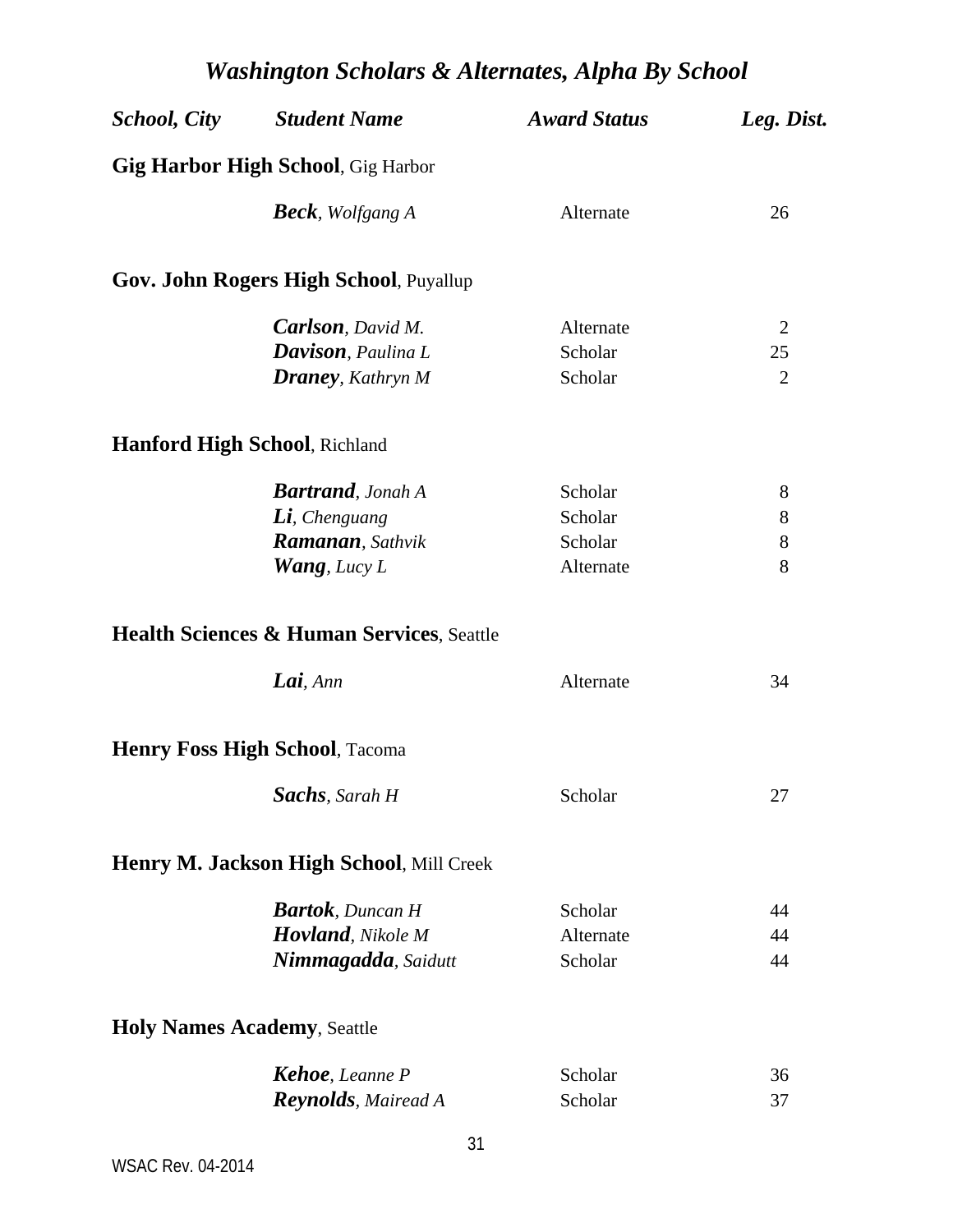| <b>School, City</b> | <b>Student Name</b>                                 | <b>Award Status</b> | Leg. Dist.   |
|---------------------|-----------------------------------------------------|---------------------|--------------|
|                     | <b>Hudson's Bay High School, Vancouver</b>          |                     |              |
|                     | <b>Kourn</b> , Ashley                               | Alternate           | 49           |
|                     | <b>Mand</b> , Carmen Christine                      | Scholar             | 49           |
|                     | <b>Urke</b> , Lauren                                | Scholar             | 49           |
|                     | <b>Inglemoor High School, Kenmore</b>               |                     |              |
|                     | Sokol, Emily L                                      | Alternate           | 45           |
|                     | <b>Sun</b> , Erika Z                                | Scholar             | $\mathbf{1}$ |
|                     | <b>Wang</b> , Stuart R                              | Scholar             | 1            |
|                     | <b>Issaquah High School, Issaquah</b>               |                     |              |
|                     | <b>Stulberg</b> , Hannah R                          | Scholar             | 5            |
|                     | J. M. Weatherwax High School, Aberdeen              |                     |              |
|                     | <b>Smith</b> , Sadie K                              | Alternate           | 19           |
|                     | <b>John F. Kennedy Catholic High School, Burien</b> |                     |              |
|                     | Moore, Amy J                                        | Scholar             | 34           |
|                     | <b>Kamiak High School, Mukilteo</b>                 |                     |              |
|                     | <b>Jeon</b> , Ahryeong                              | Scholar             | 21           |
|                     | Pearson, Heather                                    | Scholar             | 21           |
|                     | Vogt, Ryan                                          | Scholar             | 21           |
|                     |                                                     |                     |              |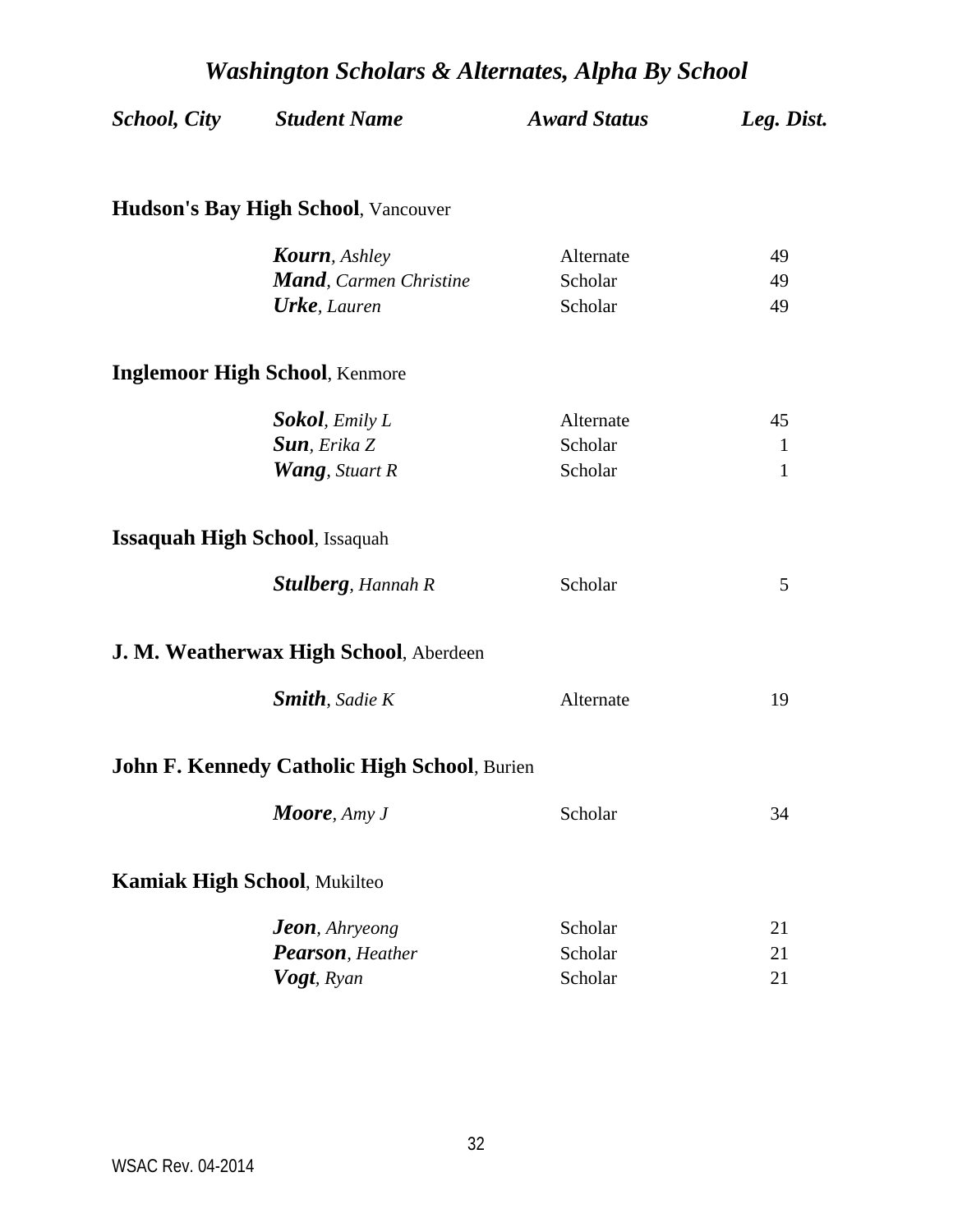|                                      | <b>School, City</b> Student Name                                                           | <b>Award Status</b>             | Leg. Dist.    |
|--------------------------------------|--------------------------------------------------------------------------------------------|---------------------------------|---------------|
| <b>Kelso High School, Kelso</b>      |                                                                                            |                                 |               |
|                                      | <b>Aaron</b> , Clarissa E<br><b>James</b> , Ellie I                                        | Scholar<br>Scholar              | 19<br>19      |
| <b>Kentridge High School, Kent</b>   |                                                                                            |                                 |               |
|                                      | <b>Sweet</b> , Erika E<br><b>Wang</b> , Alex                                               | Scholar<br>Scholar              | 11<br>11      |
|                                      | <b>Kentwood High School, Covington</b>                                                     |                                 |               |
|                                      | Azodi, Navid                                                                               | Scholar                         | 47            |
| <b>King's High School, Shoreline</b> |                                                                                            |                                 |               |
|                                      | Hudon, Mason C                                                                             | Alternate                       | 21            |
|                                      | Lakeside High School, Nine Mile Falls                                                      |                                 |               |
|                                      | Mitchell, Charles F                                                                        | Alternate                       | 7             |
|                                      | Lewis & Clark High School, Spokane                                                         |                                 |               |
|                                      | <b>O'Donnell</b> , Christopher                                                             | Scholar                         | 3             |
|                                      | <b>Liberty Senior High School, Renton</b>                                                  |                                 |               |
|                                      | <b>Chakravarty</b> , Neil M<br><b>Greenwald</b> , Maximillian S.<br><b>Sivret</b> , Austin | Scholar<br>Scholar<br>Alternate | 41<br>5<br>11 |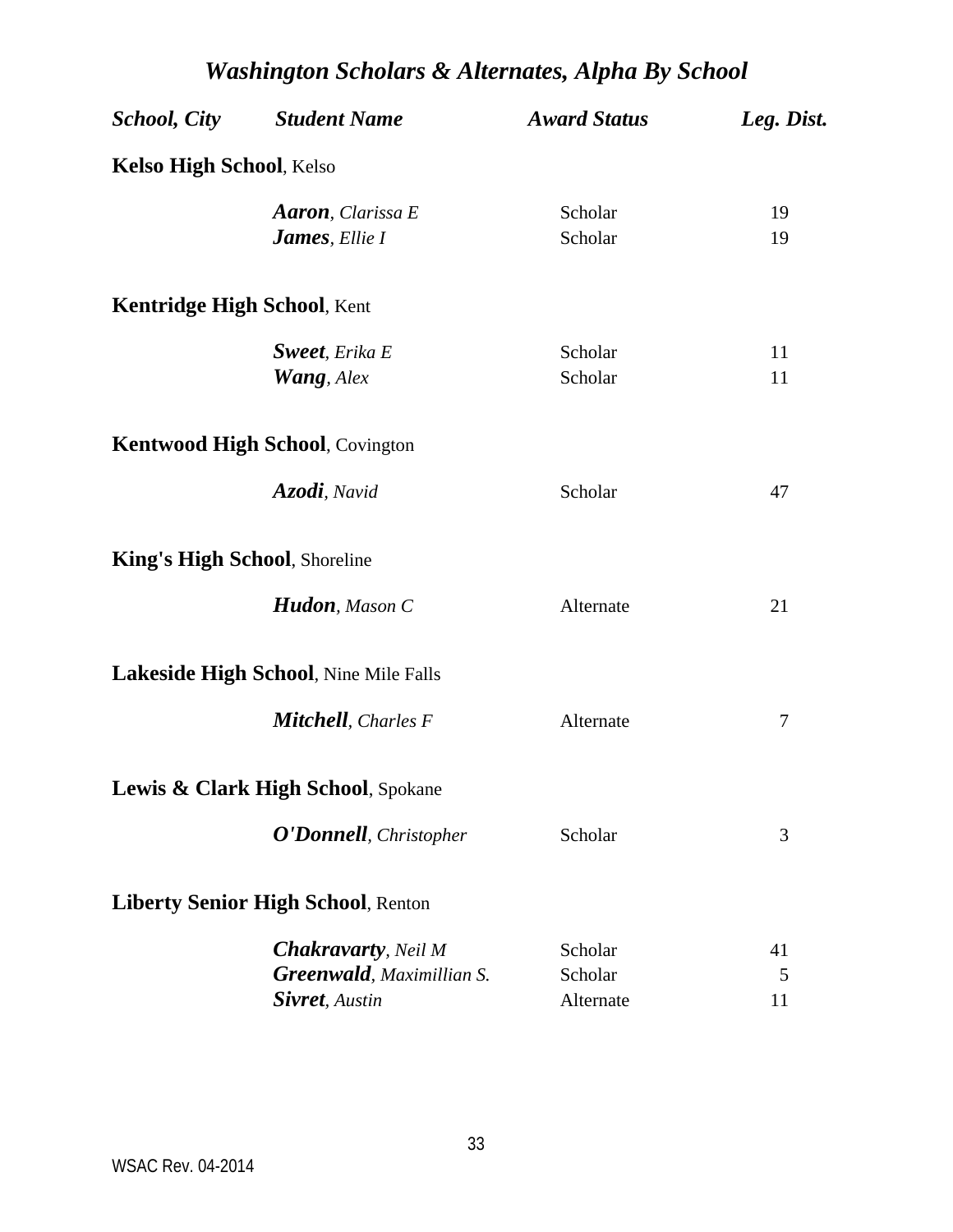|                                   | <b>School, City</b> Student Name                                                  | <b>Award Status</b>             | Leg. Dist.     |
|-----------------------------------|-----------------------------------------------------------------------------------|---------------------------------|----------------|
| Lynden High School, Lynden        |                                                                                   |                                 |                |
|                                   | <b>Kussat</b> , Megan C                                                           | Alternate                       | 42             |
|                                   | Lynnwood High School, Bothell                                                     |                                 |                |
|                                   | <b>Decker</b> , Charles Kaleb                                                     | Scholar                         | 32             |
|                                   | <b>Mark Morris High School, Longview</b>                                          |                                 |                |
|                                   | <b>Barella</b> , Cynthea J<br>Larson, Isabella A                                  | Alternate<br>Scholar            | 19<br>19       |
|                                   | <b>Marysville Getchel School For the Entrepreneur, Marysville</b>                 |                                 |                |
|                                   | <b>Wilcoxson</b> , Tanner A                                                       | Scholar                         | 44             |
|                                   | <b>Mead Senior High School, Spokane</b>                                           |                                 |                |
|                                   | <b>Bortz</b> , Emma P                                                             | Scholar                         | 7              |
|                                   | <b>Medical Lake High School, Medical Lake</b>                                     |                                 |                |
|                                   | <b>Ryan</b> , Molly G                                                             | Scholar                         | 6              |
|                                   | <b>Mercer Island High School, Mercer Island</b>                                   |                                 |                |
|                                   | <b>Kumar</b> , Devina<br><b>Wingerson</b> , Mary K<br><b>Hoyt</b> , David William | Scholar<br>Alternate<br>Scholar | 41<br>41<br>42 |
| <b>Monroe High School, Monroe</b> |                                                                                   |                                 |                |
|                                   | <b>Waller</b> , Lucas P                                                           | Alternate                       | 39             |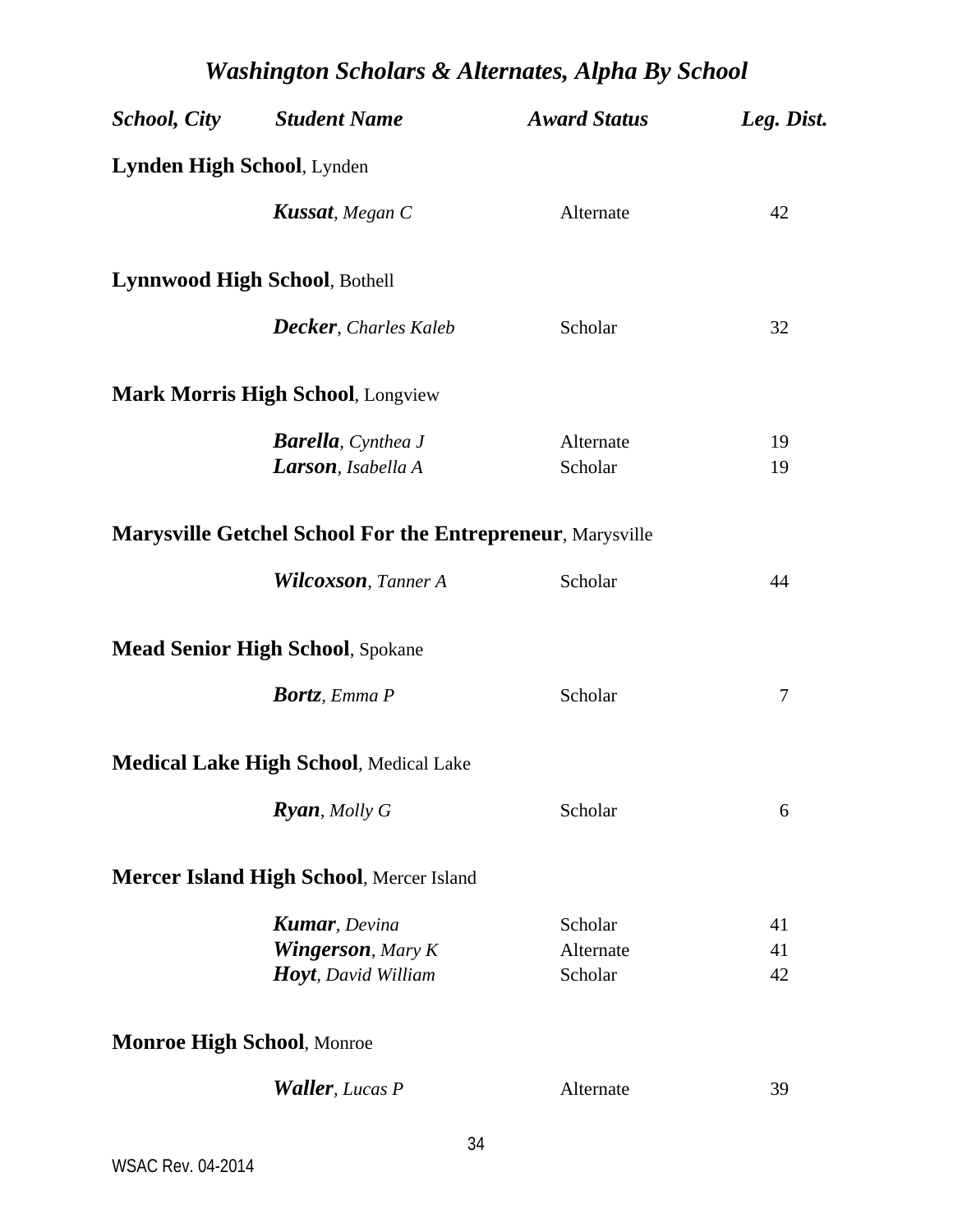| <b>School, City</b> | <b>Student Name</b>                                     | <b>Award Status</b> | Leg. Dist. |
|---------------------|---------------------------------------------------------|---------------------|------------|
|                     | <b>Mount Rainier High School, Des Moines</b>            |                     |            |
|                     | <b>Fuchigami</b> , Hannah M                             | Scholar             | 33         |
|                     | <b>Mount Spokane High School, Mead</b>                  |                     |            |
|                     | <b>Madill</b> , Caroline J<br><b>Milligan</b> , Chase S | Scholar<br>Scholar  | 7<br>7     |
|                     | <b>Mountain View High School, Vancouver</b>             |                     |            |
|                     | <b>Chang</b> , Austin T                                 | Scholar             | 18         |
|                     | <b>He</b> , Waverley Y                                  | Scholar             | 18         |
|                     | Liu, Jason                                              | Scholar             | 18         |
|                     | Tao, Ernie                                              | Scholar             | 17         |
|                     | <b>North Central High School, Spokane</b>               |                     |            |
|                     | <b>Colvin</b> , Thomas L                                | Scholar             | 3          |
|                     | <b>Eklof</b> , Cassidy D                                | Alternate           | 6          |
|                     | <b>Ruff</b> , Alexander J                               | Scholar             | 3          |
|                     | North Kitsap High School, Poulsbo                       |                     |            |
|                     | <b>Baldwin</b> , Abigail C                              | Scholar             | 23         |
|                     | Oak Harbor High School, Oak Harbor                      |                     |            |
|                     | Margraf, Rachel A                                       | Scholar             | 10         |
|                     | Peng, Ziwei                                             | Scholar             | 10         |
|                     |                                                         |                     |            |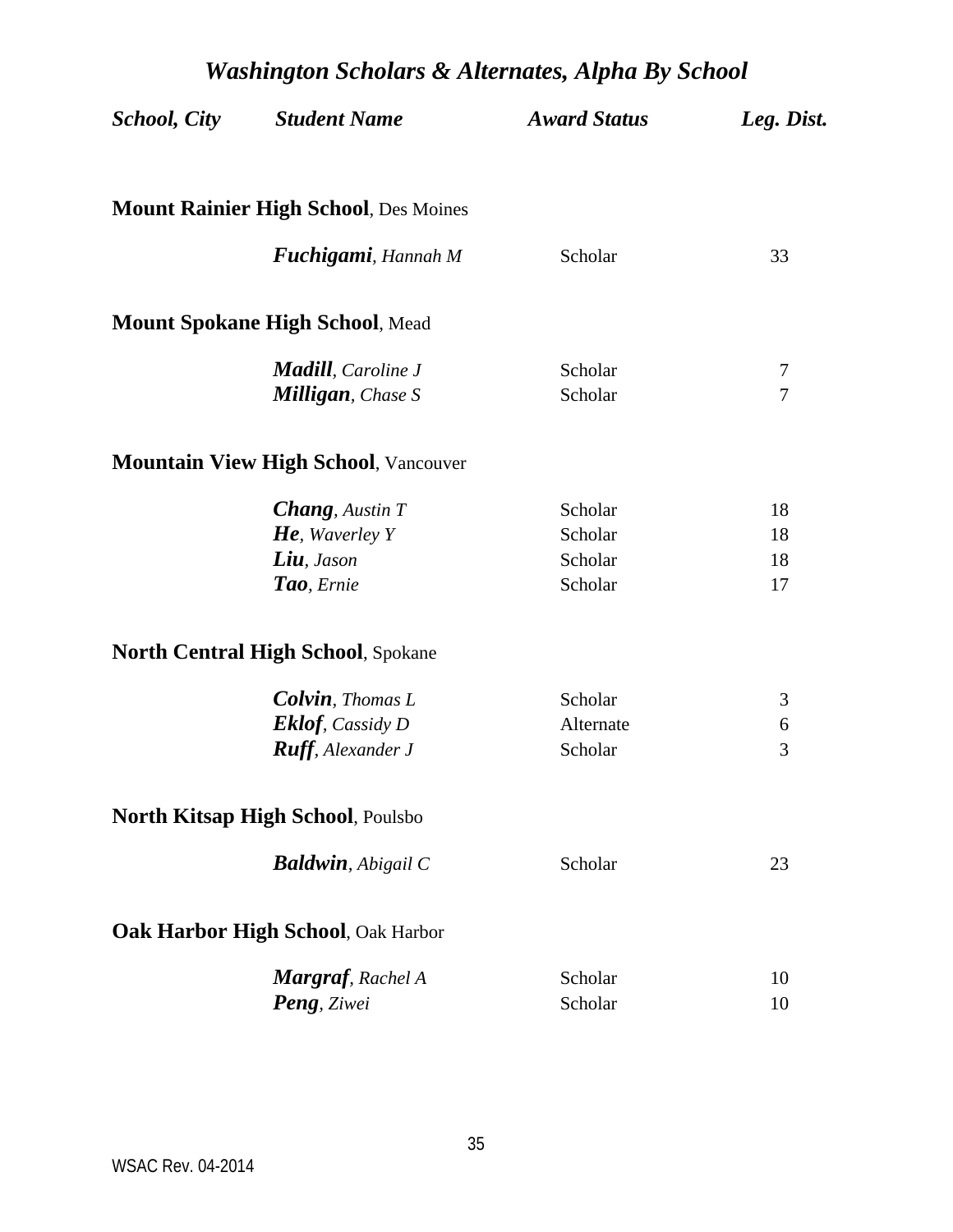| <b>Olympia High School</b> , Olympia<br><b>Dale</b> , Samuel P<br>Alternate<br>22<br><b>Kane</b> , Sofia M<br>Scholar<br>22<br>Lloyd, William Alexander<br>22<br>Scholar<br><b>Shacklett</b> , Brennan P<br>Scholar<br>22<br><b>Olympic High School, Bremerton</b><br>Scholar<br><b>Estacio</b> , Johnathan Jay R<br>23<br><b>Loan</b> , TRUE S<br>Scholar<br>23<br>Peninsula High School, Gig Harbor<br><b>Alvestad</b> , Paul C<br>Scholar<br>26<br>Misterek, Madeleine E<br>Scholar<br>26<br>Port Angeles High School, Port Angeles<br><b>Bradley</b> , Madeline R<br>Scholar<br>24<br><b>Brown</b> , Saphfire S<br>Alternate<br>24<br>Port Townsend High School, Port Townsend<br><b>Charlton</b> , Daniel G<br>Scholar<br>24<br><b>Prosser High School, Prosser</b><br><b>Wiley</b> , Christopher J<br>Scholar<br>16<br><b>Puyallup High School, Puyallup</b><br><b>Carroll</b> , Gabriel T<br>Scholar<br>25<br><b>Miller</b> , Emma E<br>Scholar<br>25<br><b>Watkins</b> , Jacob<br>Alternate<br>25 | School, City | <b>Student Name</b> | <b>Award Status</b> | Leg. Dist. |
|-----------------------------------------------------------------------------------------------------------------------------------------------------------------------------------------------------------------------------------------------------------------------------------------------------------------------------------------------------------------------------------------------------------------------------------------------------------------------------------------------------------------------------------------------------------------------------------------------------------------------------------------------------------------------------------------------------------------------------------------------------------------------------------------------------------------------------------------------------------------------------------------------------------------------------------------------------------------------------------------------------------|--------------|---------------------|---------------------|------------|
|                                                                                                                                                                                                                                                                                                                                                                                                                                                                                                                                                                                                                                                                                                                                                                                                                                                                                                                                                                                                           |              |                     |                     |            |
|                                                                                                                                                                                                                                                                                                                                                                                                                                                                                                                                                                                                                                                                                                                                                                                                                                                                                                                                                                                                           |              |                     |                     |            |
|                                                                                                                                                                                                                                                                                                                                                                                                                                                                                                                                                                                                                                                                                                                                                                                                                                                                                                                                                                                                           |              |                     |                     |            |
|                                                                                                                                                                                                                                                                                                                                                                                                                                                                                                                                                                                                                                                                                                                                                                                                                                                                                                                                                                                                           |              |                     |                     |            |
|                                                                                                                                                                                                                                                                                                                                                                                                                                                                                                                                                                                                                                                                                                                                                                                                                                                                                                                                                                                                           |              |                     |                     |            |
|                                                                                                                                                                                                                                                                                                                                                                                                                                                                                                                                                                                                                                                                                                                                                                                                                                                                                                                                                                                                           |              |                     |                     |            |
|                                                                                                                                                                                                                                                                                                                                                                                                                                                                                                                                                                                                                                                                                                                                                                                                                                                                                                                                                                                                           |              |                     |                     |            |
|                                                                                                                                                                                                                                                                                                                                                                                                                                                                                                                                                                                                                                                                                                                                                                                                                                                                                                                                                                                                           |              |                     |                     |            |
|                                                                                                                                                                                                                                                                                                                                                                                                                                                                                                                                                                                                                                                                                                                                                                                                                                                                                                                                                                                                           |              |                     |                     |            |
|                                                                                                                                                                                                                                                                                                                                                                                                                                                                                                                                                                                                                                                                                                                                                                                                                                                                                                                                                                                                           |              |                     |                     |            |
|                                                                                                                                                                                                                                                                                                                                                                                                                                                                                                                                                                                                                                                                                                                                                                                                                                                                                                                                                                                                           |              |                     |                     |            |
|                                                                                                                                                                                                                                                                                                                                                                                                                                                                                                                                                                                                                                                                                                                                                                                                                                                                                                                                                                                                           |              |                     |                     |            |
|                                                                                                                                                                                                                                                                                                                                                                                                                                                                                                                                                                                                                                                                                                                                                                                                                                                                                                                                                                                                           |              |                     |                     |            |
|                                                                                                                                                                                                                                                                                                                                                                                                                                                                                                                                                                                                                                                                                                                                                                                                                                                                                                                                                                                                           |              |                     |                     |            |
|                                                                                                                                                                                                                                                                                                                                                                                                                                                                                                                                                                                                                                                                                                                                                                                                                                                                                                                                                                                                           |              |                     |                     |            |
|                                                                                                                                                                                                                                                                                                                                                                                                                                                                                                                                                                                                                                                                                                                                                                                                                                                                                                                                                                                                           |              |                     |                     |            |
|                                                                                                                                                                                                                                                                                                                                                                                                                                                                                                                                                                                                                                                                                                                                                                                                                                                                                                                                                                                                           |              |                     |                     |            |
|                                                                                                                                                                                                                                                                                                                                                                                                                                                                                                                                                                                                                                                                                                                                                                                                                                                                                                                                                                                                           |              |                     |                     |            |
|                                                                                                                                                                                                                                                                                                                                                                                                                                                                                                                                                                                                                                                                                                                                                                                                                                                                                                                                                                                                           |              |                     |                     |            |
|                                                                                                                                                                                                                                                                                                                                                                                                                                                                                                                                                                                                                                                                                                                                                                                                                                                                                                                                                                                                           |              |                     |                     |            |
|                                                                                                                                                                                                                                                                                                                                                                                                                                                                                                                                                                                                                                                                                                                                                                                                                                                                                                                                                                                                           |              |                     |                     |            |
|                                                                                                                                                                                                                                                                                                                                                                                                                                                                                                                                                                                                                                                                                                                                                                                                                                                                                                                                                                                                           |              |                     |                     |            |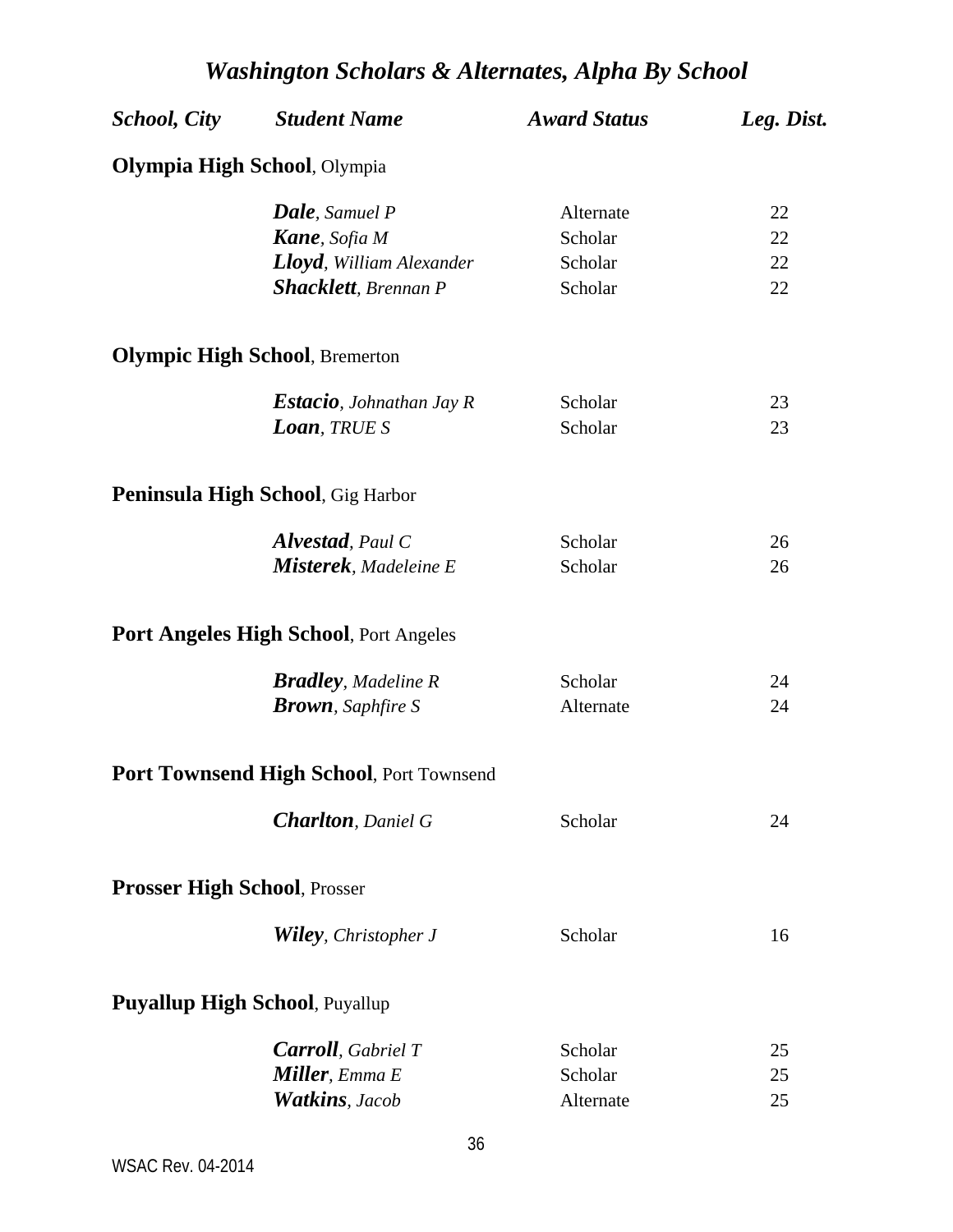| <b>School, City</b>                | <b>Student Name</b>                                    | <b>Award Status</b> | Leg. Dist. |
|------------------------------------|--------------------------------------------------------|---------------------|------------|
|                                    | <b>Raisbeck Aviation High School, Tukwila</b>          |                     |            |
|                                    | <b>Coblentz</b> , Benton J                             | Scholar             | 11         |
|                                    | <b>Redmond High School, Redmond</b>                    |                     |            |
|                                    | <b>Akker</b> , Cameron                                 | Scholar             | 45         |
|                                    | <b>Karnati</b> , Samhita                               | Scholar             | 45         |
|                                    | <b>Wang</b> , Elaine                                   | Scholar             | 48         |
|                                    | Yang, Hannah                                           | Scholar             | 45         |
|                                    | <b>Renton Senior High School, Renton</b>               |                     |            |
|                                    | <b>Bui</b> , Hang $T$                                  | Alternate           | 37         |
|                                    | <b>Riverside Christian School, Yakima</b>              |                     |            |
|                                    | <b>Miller</b> , Anne C                                 | Scholar             | 13         |
| <b>Rogers High School, Spokane</b> |                                                        |                     |            |
|                                    | <b>Dewey-Buchanan</b> , Taylor G                       | Alternate           | 3          |
|                                    | <b>Roosevelt High School, Seattle</b>                  |                     |            |
|                                    | <b>Cooper</b> , Eric S                                 | Scholar             | 46         |
|                                    | Lober, Sarah Rodgers                                   | Scholar             | 43         |
|                                    | Redfield, John                                         | Scholar             | 43         |
|                                    | <b>Seattle Academy of Arts &amp; Sciences, Seattle</b> |                     |            |
|                                    | <b>Arborico</b> , Marley Danielle                      | Alternate           | 43         |
|                                    |                                                        |                     |            |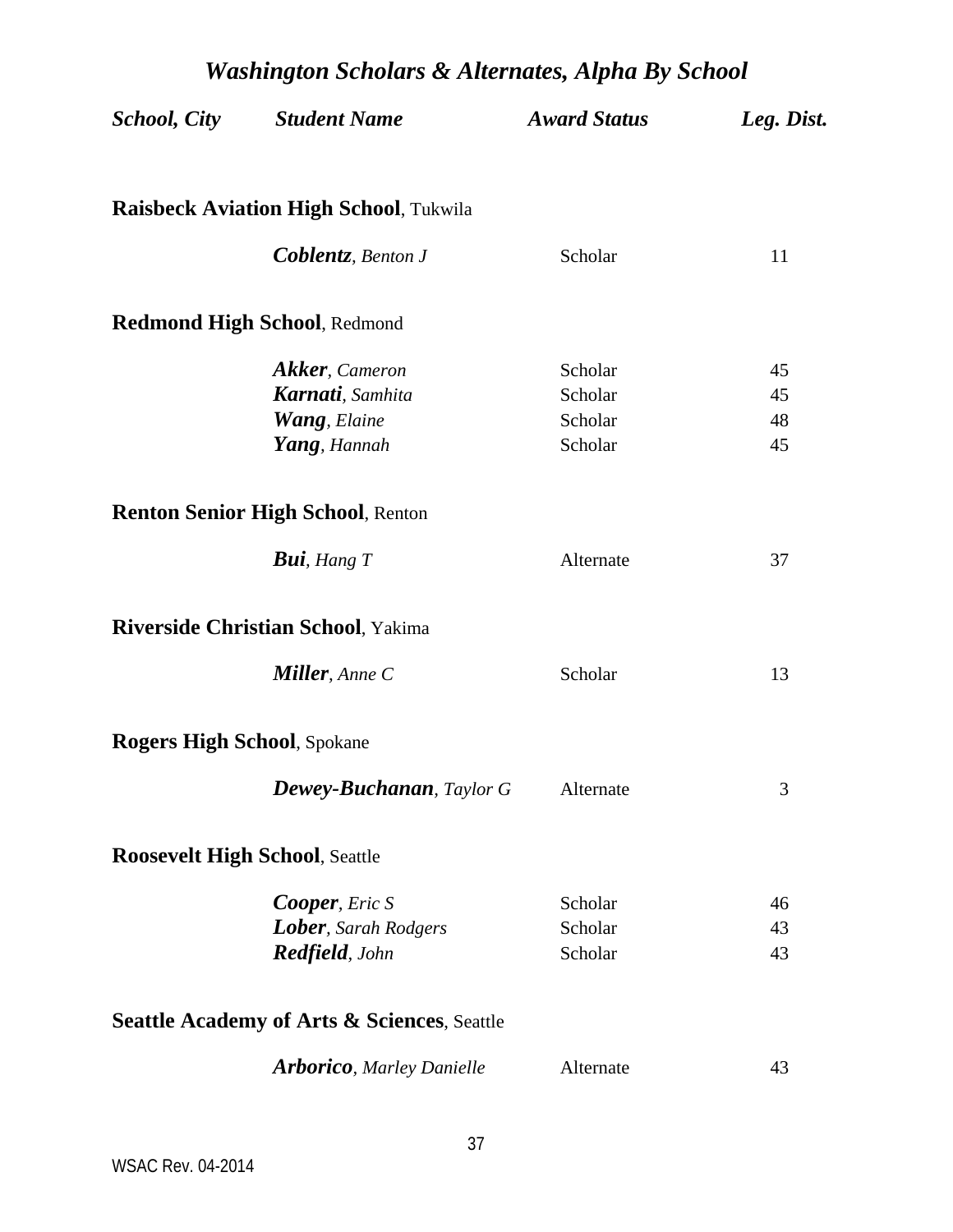| <b>Washington Scholars &amp; Alternates, Alpha By School</b> |                                                                  |                      |            |  |
|--------------------------------------------------------------|------------------------------------------------------------------|----------------------|------------|--|
| <b>School, City</b>                                          | <b>Student Name</b>                                              | <b>Award Status</b>  | Leg. Dist. |  |
|                                                              | <b>Seattle Christian School, Seatac</b>                          |                      |            |  |
|                                                              | <b>Kerr</b> , Keaton                                             | Alternate            | 31         |  |
|                                                              | <b>Sedro Woolley Senior High School, Sedro-Woolley</b>           |                      |            |  |
|                                                              | <b>Hickman</b> , Kyle P                                          | Scholar              | 39         |  |
|                                                              | <b>Mason</b> , Brandi K                                          | Scholar              | 39         |  |
|                                                              | <b>Sehome High School, Bellingham</b>                            |                      |            |  |
|                                                              | <b>Friesen</b> , Brendan A                                       | Alternate            | 40         |  |
|                                                              | <b>Sequim Senior High School, Sequim</b>                         |                      |            |  |
|                                                              | <b>Bentley</b> , Angela M                                        | Scholar              | 24         |  |
|                                                              | <b>Seton Catholic College Preparatory High School, Vancouver</b> |                      |            |  |
|                                                              | Vidales, Julianna                                                | Scholar              | 49         |  |
| <b>Shelton High School, Shelton</b>                          |                                                                  |                      |            |  |
|                                                              | <b>Ranney</b> , Serena L                                         | Alternate            | 35         |  |
|                                                              | <b>Stauffer</b> , Carly E                                        | Scholar              | 35         |  |
|                                                              | <b>Shorecrest High School, Shoreline</b>                         |                      |            |  |
|                                                              | <b>Haines</b> , Clairisse L                                      | Scholar              | 32         |  |
|                                                              | <b>Hildahl</b> , Kate B<br>Pedigo, Benjamin D                    | Scholar<br>Alternate | 46<br>46   |  |
|                                                              |                                                                  |                      |            |  |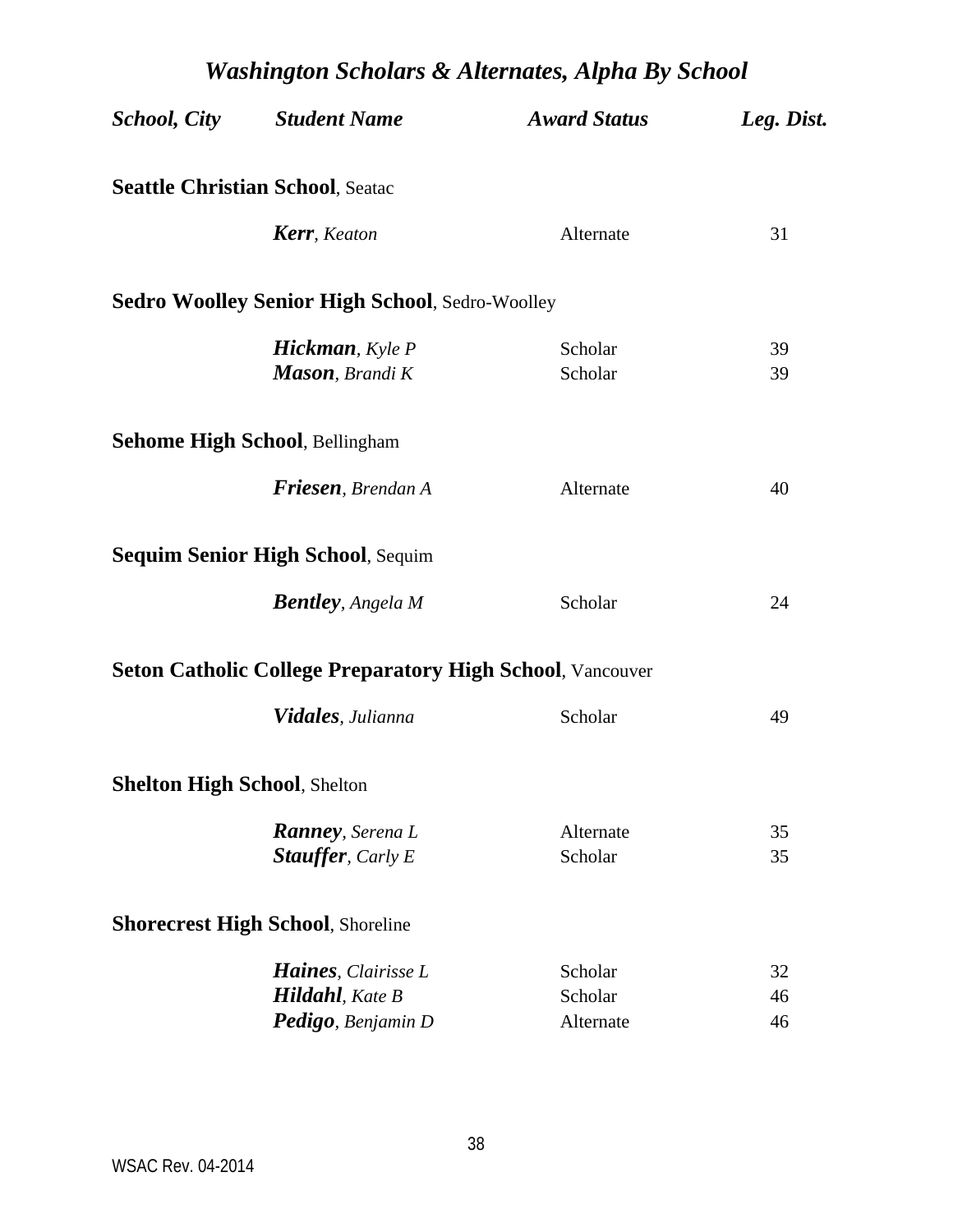| <b>School, City</b> Student Name                                          | <b>Award Status</b>             | Leg. Dist.     |
|---------------------------------------------------------------------------|---------------------------------|----------------|
| <b>Shorewood High School, Shoreline</b>                                   |                                 |                |
| <b>Kapur</b> , Max W<br><b>Law</b> , Wing-Sum $A$<br><b>Liu</b> , Frank W | Scholar<br>Scholar<br>Alternate | 46<br>32<br>32 |
| <b>Skyline High School, Sammamish</b>                                     |                                 |                |
| <b>Cao</b> , Cathy                                                        | Alternate                       | 5              |
| <b>Snohomish High School, Snohomish</b>                                   |                                 |                |
| <b>Pieper</b> , Hannah E                                                  | Scholar                         | 39             |
| <b>South Kitsap High School, Port Orchard</b>                             |                                 |                |
| <b>Anies</b> , Ervin P                                                    | Scholar                         | 26             |
| <b>South Sound Christian Schools, Tacoma</b>                              |                                 |                |
| Zeitler, Sarah M                                                          | Scholar                         | 33             |
| <b>Spanaway Lake High School, Spanaway</b>                                |                                 |                |
| Rasmussen, Marjorie L                                                     | Scholar                         | 29             |
| Squalicum High School, Bellingham                                         |                                 |                |
| Langer, Trenton J                                                         | Scholar                         | 40             |
| <b>Stanwood High School, Stanwood</b>                                     |                                 |                |
| Lewis, Andrea M                                                           | Scholar                         | 10             |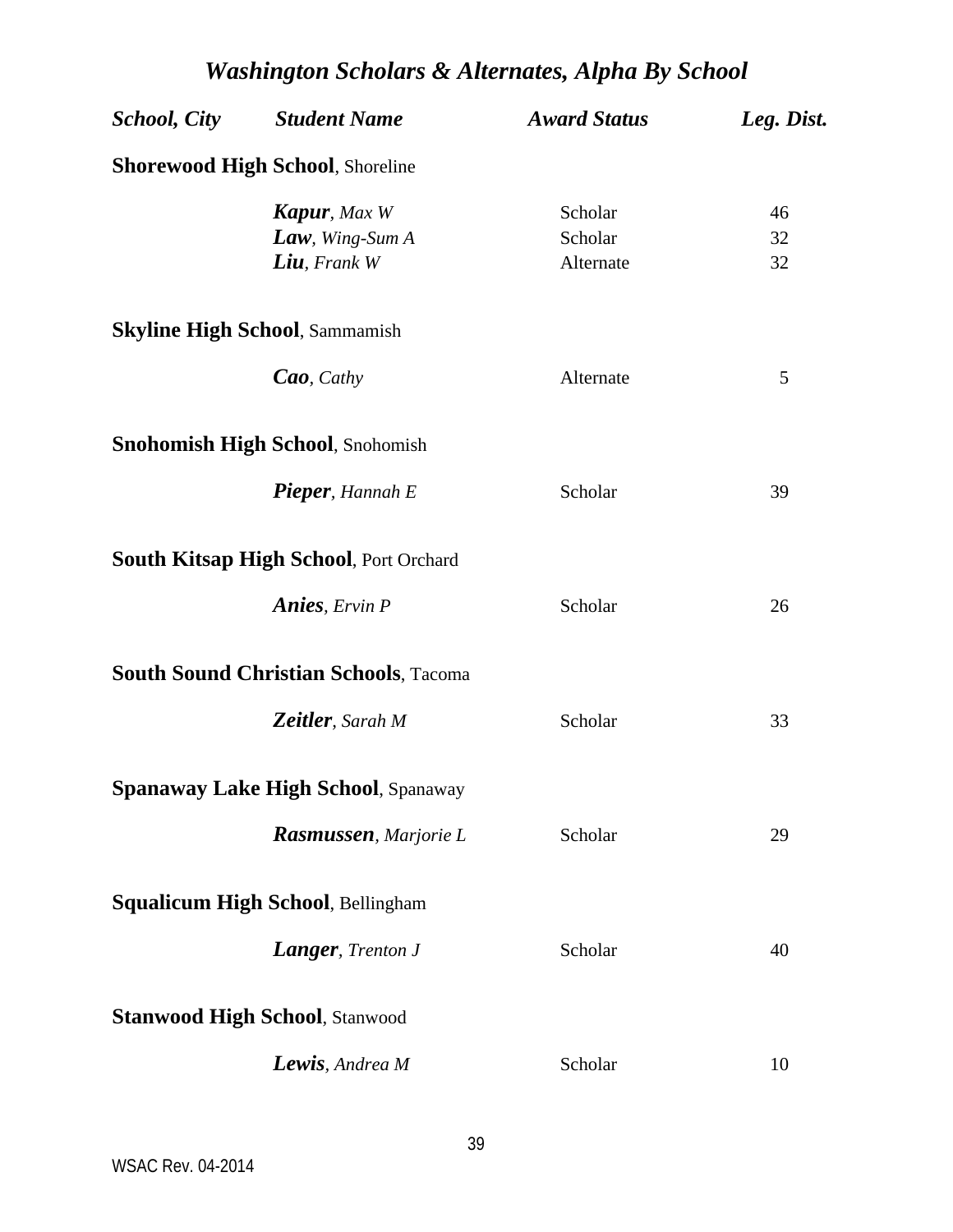|                                 | <b>School, City</b> Student Name              | <b>Award Status</b> | Leg. Dist. |
|---------------------------------|-----------------------------------------------|---------------------|------------|
|                                 | <b>Thomas Jefferson High School, Auburn</b>   |                     |            |
|                                 | <b>Luu</b> , Tiffany $K$                      | Alternate           | 30         |
|                                 | <b>Ramanujan</b> , Vivek Kelan                | Scholar             | 30         |
|                                 | <b>Walker, Courtney</b>                       | Scholar             | 33         |
|                                 | <b>Todd Beamer High School, Federal Way</b>   |                     |            |
|                                 | <b>Hansen</b> , Blake A                       | Scholar             | 30         |
|                                 | <b>Trout Lake School, Trout Lake</b>          |                     |            |
|                                 | <b>Baker</b> , Margaret R                     | Alternate           | 14         |
| <b>Union High School, Camas</b> |                                               |                     |            |
|                                 | <b>Blake</b> , Nicole M                       | Scholar             | 17         |
|                                 | <b>Hsiao</b> , Maximilian Y                   | Alternate           | 17         |
|                                 | <b>Lee</b> , Christiana J                     | Scholar             | 17         |
|                                 | <b>University Preparatory School, Seattle</b> |                     |            |
|                                 | <b>Werffeli</b> , Julianna M                  | Scholar             | 48         |
|                                 | W F West High School, Chehalis                |                     |            |
|                                 | <b>Sayler</b> , Zoe N                         | Scholar             | 20         |
|                                 | Walla Walla High School, Walla Walla          |                     |            |
|                                 | <b>Chlipala</b> , Zachary Mathew              | Scholar             | 16         |
|                                 | Rassbach, Eleanor                             | Scholar             | 16         |
|                                 | <b>Rickords</b> , Katelyn E                   | Alternate           | 16         |